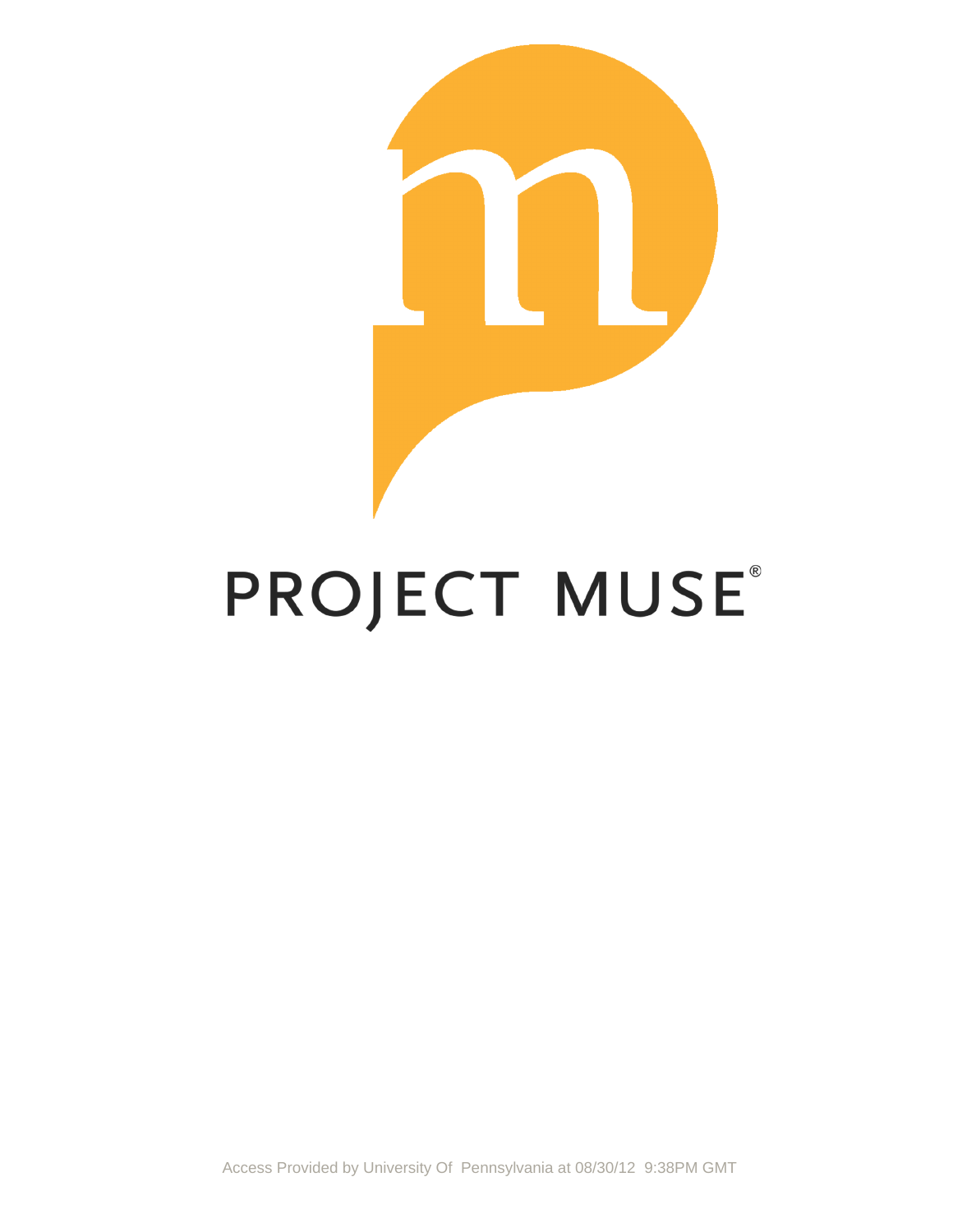# **Re-flexion: Genocide in Ruins**

## **David Kazanjian**

Since the early 1990s, the term "genocide" has been used more and more persistently as a powerful instrument in popular discourse and in geopolitics. Indeed, the term seems to have passed into the troublesome field of common sense.1 This is not to say that the meaning of "genocide" has become more clear, so much as to say that it has taken on an uncritical air of self-evidence. As a result, we are confronted with something akin to what Louis Althusser, writing in 1946, called "the International of Decent Feelings," a consensus among certain postwar intellectuals that one "can avert the fatality of war by conducting an international moral campaign."2 According to Althusser, those intellectuals claimed that Europeans could put the catastrophe of World War II to rest and prevent similar catastrophes in the future simply by acknowledging everyone's mutual humanity. Foreshadowing what would later become his influential critique of humanism, Althusser examined the peculiar form of this putative human alliance:

We must ask ourselves what this alliance really signifies. For we are confronted with a phenomenon that is international in scope, and with a diffuse ideology which, though it has not yet been precisely defined, is capable of assuming a certain organizational form: it is said that Camus envisages creating protest groups bent on denouncing crimes against humanity before the conscience of the world, while the "Human Front" is contemplating the use of cinema or radio to induce humanity to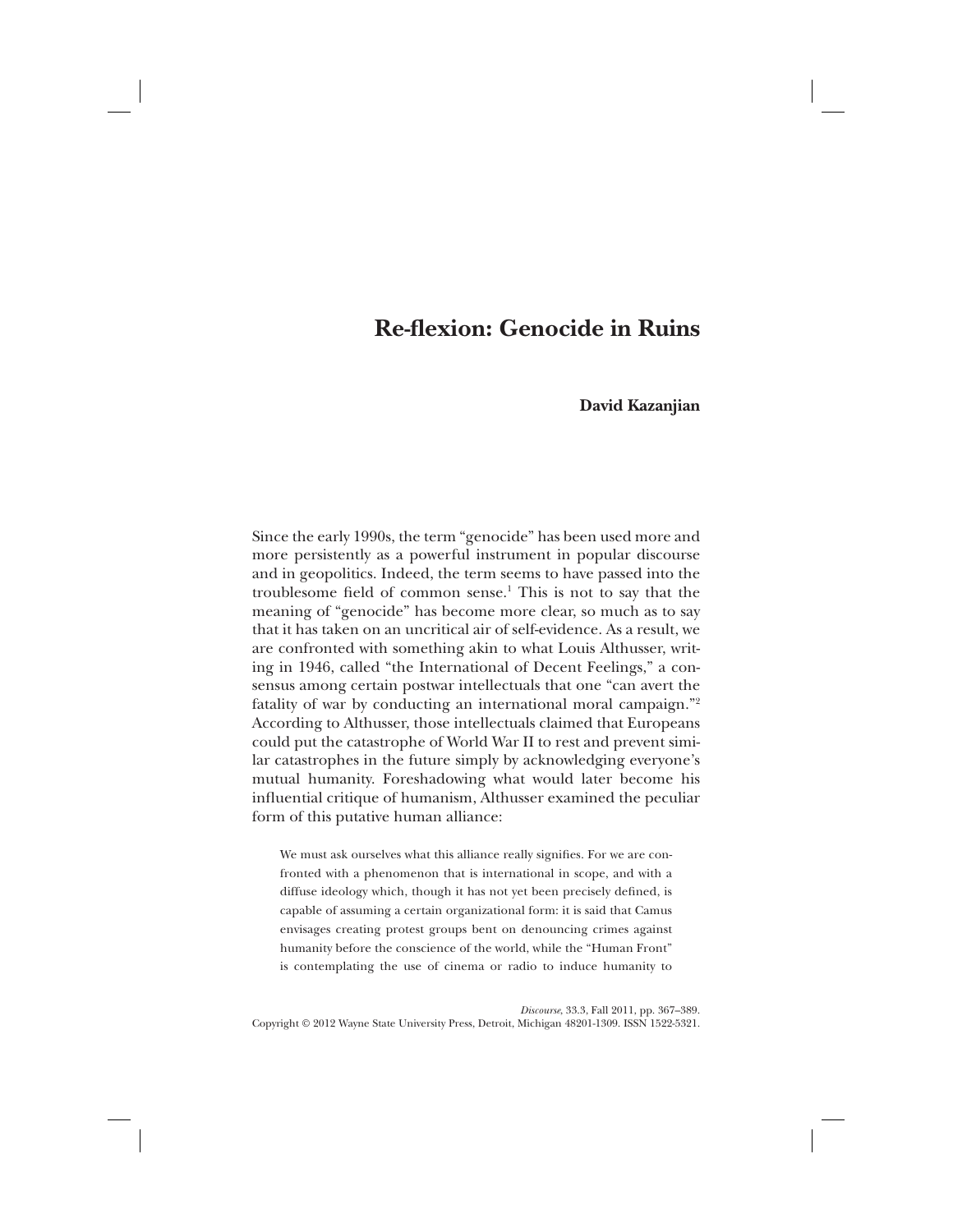abandon war. One senses, in these attempts, a mentality in search of itself, an intention eager to embody itself in concrete form, an ideology seeking to define itself, entrench itself, and also furnish itself with means of action. If this mentality is international, and in the process of taking institutional form, then a new "International" is in the making. There is perhaps something to be gained from trying to discover what it conceals.3

For Althusser, this "new 'International'" conceals the sociohistorical complexity of catastrophic events beneath a politics of moral outrage proclaimed in the name of an abstract humanity held together by a fear about a generalized threat to humanity.<sup>4</sup> By the end of "The International of Decent Feelings," this critique itself gives way to the twenty-eight-year-old Althusser's own, Marxist– Christian notion of humanity.<sup>5</sup> However, we need not follow the young Althusser into such comforts. Let us rather consider what and how a particular iteration of "genocide"—sustained by its own International of Decent Feelings—conceals.

Starting in the 1970s, Armenian diasporic politics began to settle into an entrenched, institutionalized form of Althusser's "new International." As such, it offers a foundational instance of the current, much more widespread politics of genocide, which global powers—especially the United States—regularly and cynically instrumentalize. All too often, critiques of such politics are prohibited by nationalist and/or humanist investments, themselves animated by the fear that any critique will aid and abet the revisionists, deniers, and—in the case of ongoing campaigns of mass violence—the executioners, who themselves still operate vigorously within the framework of what Marc Nichanian has called the "genocidal will."6 However, a number of us working on the fringes of the Armenian diaspora have rejected this prohibition on critique in the hope of generating a certain active, radical, deinstitutionalized internationalism: a politics of mourning that rejects both the genocidal will and genocide's international of decent feelings, and whose relationship to the past opens intimately to selfestrangement and the future.<sup>7</sup> In the spirit of this ongoing work, in this essay I want to show how "genocide," from the moment of its coinage in the 1940s, entombs both critiques and alternative visions of the human in the name of "civilized man." I then suggest that Armenian-Canadian filmmaker Atom Egoyan's *Calendar* (1993) offers us a reflection on the ruination of this tomb. Finally, I argue that Armenian-American filmmaker Tina Bastajian's experimental short *Pinched Cheeks and Slurs in a Language That Avoids Her*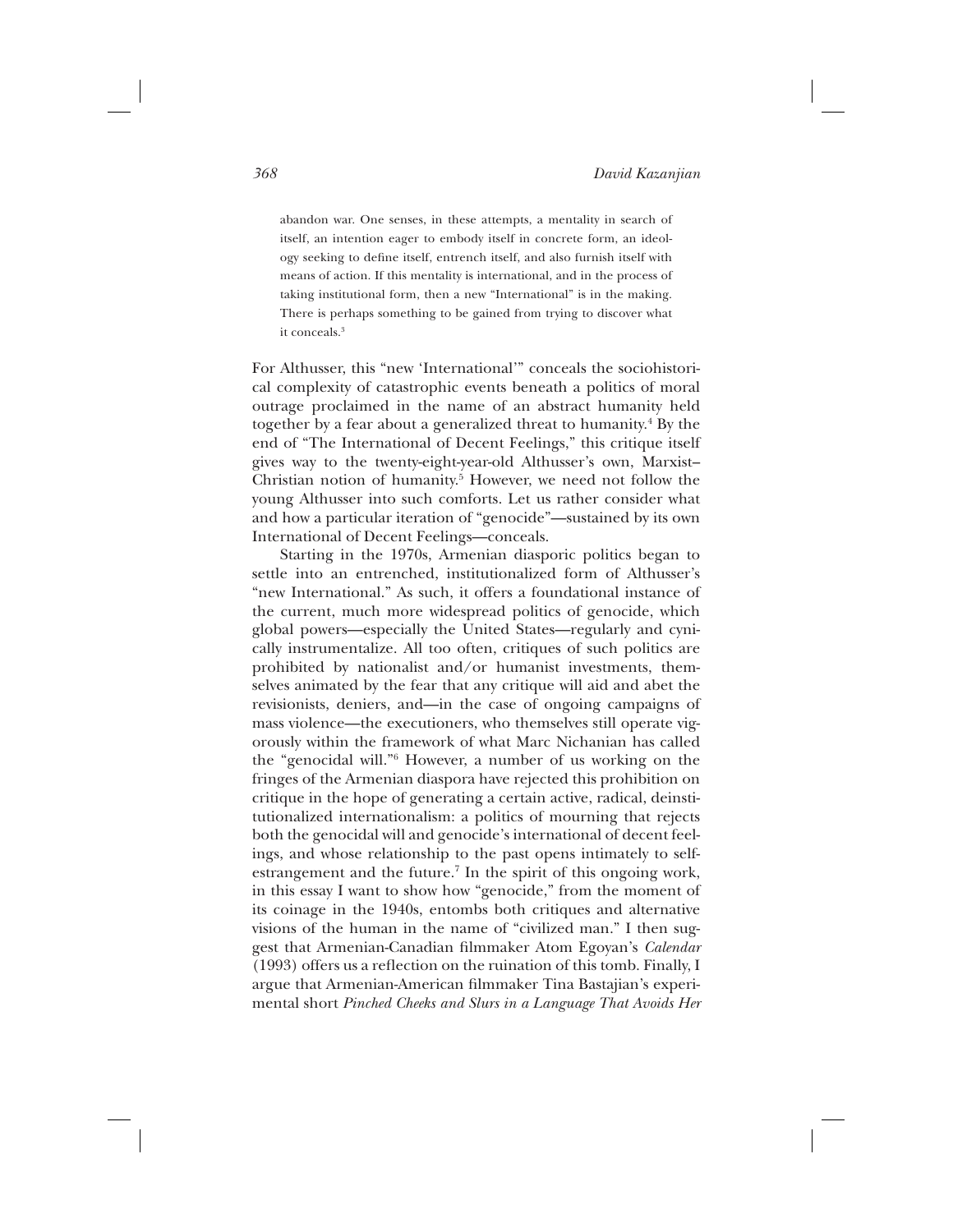(1995) thrives amongst these ruins, offering us a glimpse of an other life, unconcealed.

#### **Tomb**

The modern conception of genocide—indeed the very term itself—was defined, coined, and promulgated by Raphael Lemkin.<sup>8</sup> A Jewish refugee from Poland and a legal scholar specializing in international criminal law, Lemkin eventually emigrated to the United States in 1941 and became an advisor to the US War Department. Yet his influential 1940s writings on, and activism against, genocide were preceded by a now forgotten, failed effort during the 1930s that nonetheless still structures the concept of genocide. Responding in part to the relatively recent massacres of the Armenians, Lemkin first tried to make mass violence subject to international law with his 1933 Madrid Proposal, which defined what he called "two new international crimes:" the offense of *barbarism,* or the attempted extermination of "a racial, religious or social collectivity," and the offense of *vandalism,* or the attempted destruction of such a collectivity's "cultural or artistic works."9 After this proposal failed to gain international support, and in the context of the unfolding Holocaust, he coined a new word, *genocide,* that would gather these two offenses into one crime for international courts to prosecute.10 As he put it in publications from 1944 and 1945,

The crime of the Reich in wantonly and deliberately wiping out whole peoples is not utterly new in the world. It is only new in the civilized world as we have come to think of it. It is so new in the traditions of civilized man that he has no name for it. It is for this reason that I took the liberty of inventing the word, "genocide". . . . It required a long period of evolution in civilized society to mark the way from wars of extermination, which occurred in ancient times and in the Middle Ages, to the conception of wars as being essentially limited to activities against armies and states. In the present war, however, genocide is widely practiced by the German occupant.<sup>11</sup>

If we take Lemkin's writings from the 1930s and 1940s together, then, we learn that "genocide" names the crime of being both a barbarian and a vandal. This crime, he explains, is "so new in the traditions of civilized man" that "civilized man" "has no name for it." A certain fanciful historical narrative thus underwrites Lemkin's politics of nominalism: between the "wars of extermination" "in ancient times and in the Middle Ages" and the crimes of Nazi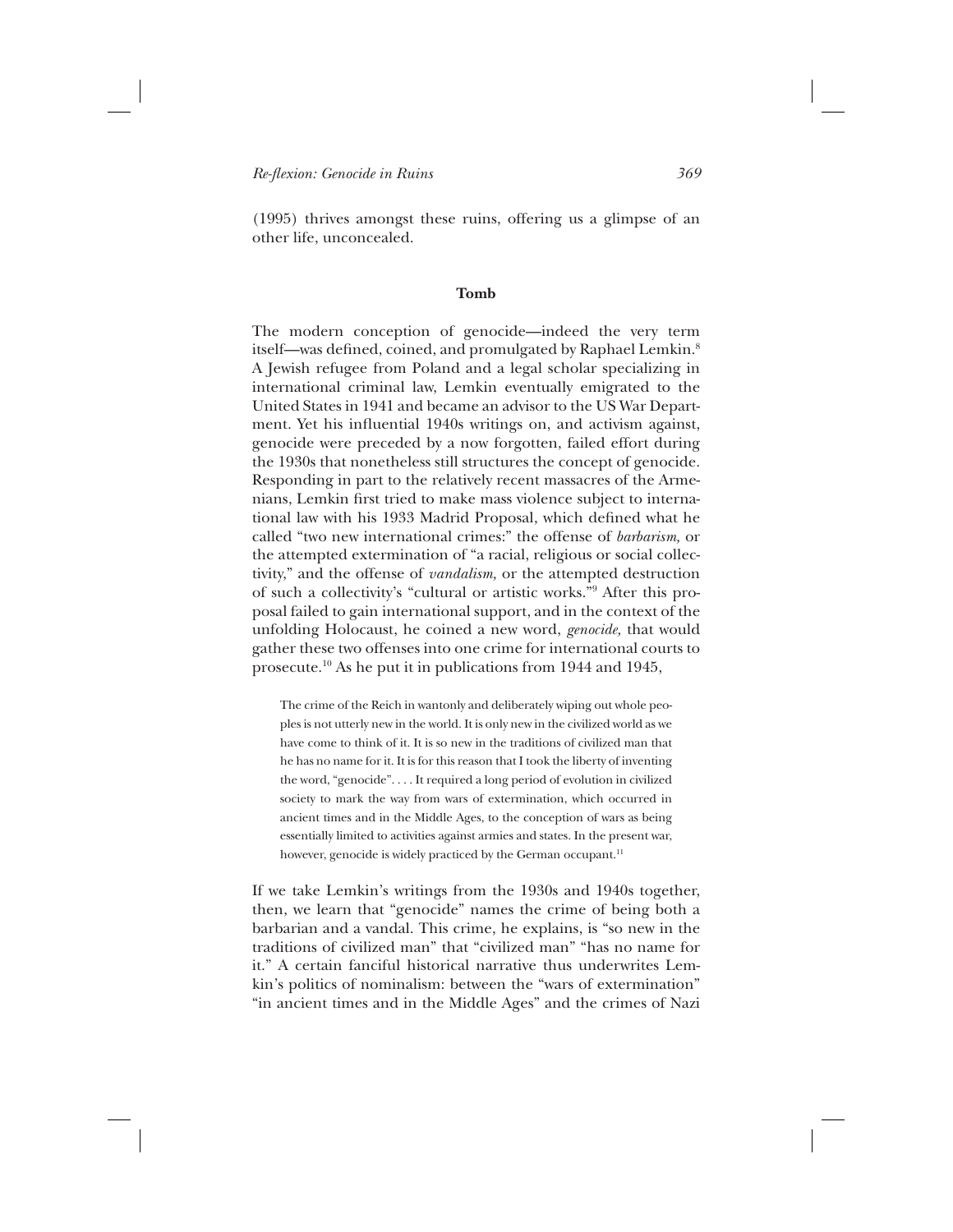Germany, "civilized society" was characterized by a civil warfare "essentially limited to activities against armies and states." One might even say that, for Lemkin, Euro-American civility was defined by the restraint it had long shown in matters of war.

Lemkin's stunning failure to name the centuries-long, catastrophic violence of Euro-American colonialism and slavery which thrived during his "long period of evolution in civilized society"—is immensely paradoxical and productive. By naming genocide's unnameability, Lemkin renders Euro-American civility as a traditional norm and genocide as both a premodern practice and a recent aberration; yet that utterance itself unnames Euro-American civility's long tradition of catastrophic global violence. Consequently, catastrophic violence is made foreign to "civilized man" by a silence that casts enslaved and colonized peoples outside "the civilized world." Cast out of civility, the enslaved and the colonized are implicitly linked with the uncivilized barbarism and vandalism that characterize Lemkin's premodern Europe, on the one hand, and his aberrant Nazism, on the other.

Against Lemkin's fanciful narrative of the ancient history and aberrant present of genocide, we can posit the ancient origins of Lemkin's own presumptive opposition between civility and barbarism/vandalism. The word "barbarism" is Greek in origin, from *barbaros,* itself an onomatopoetic word that referred to anyone who was non-Greek and spoke a non-Greek language; apparently the utterance "bar-bar" figured the sound of non-Greek to the ancient Greeks. The word "vandalism," in turn, stems from the Latin word *Vandalus,* the name of one of the so-called Eastern Germanic peoples who began to press upon the borders of the Roman Empire in the third century, entering the Roman Empire in earnest by the fifth century and even sacking Rome in 455. Though Lemkin abandoned his 1933 Madrid Proposal, and thus the terms "barbarism" and "vandalism," in favor of his neologism "genocide," these ancient terms are nonetheless silently embedded within "genocide" as elements of its intellectual history and as conditions of possibility for its juridical coherence. Recalling this genealogy here shows us that "genocide" is more than a name for an empirically determinable crime; it is rather a performative that invokes the barbarian and the vandal in order to cast them out from, and thus to craft, "civilized man." Which is to say, Lemkin's distinction between the civilized and the barbaric or vandalistic is an effect of his theory of genocide, although he would have us believe that "genocide" simply describes what is essentially a preexisting, empirical distinction between the civilized and the uncivilized. The Euro-American history of slavery and colonialism suggests, rather, that Lemkin's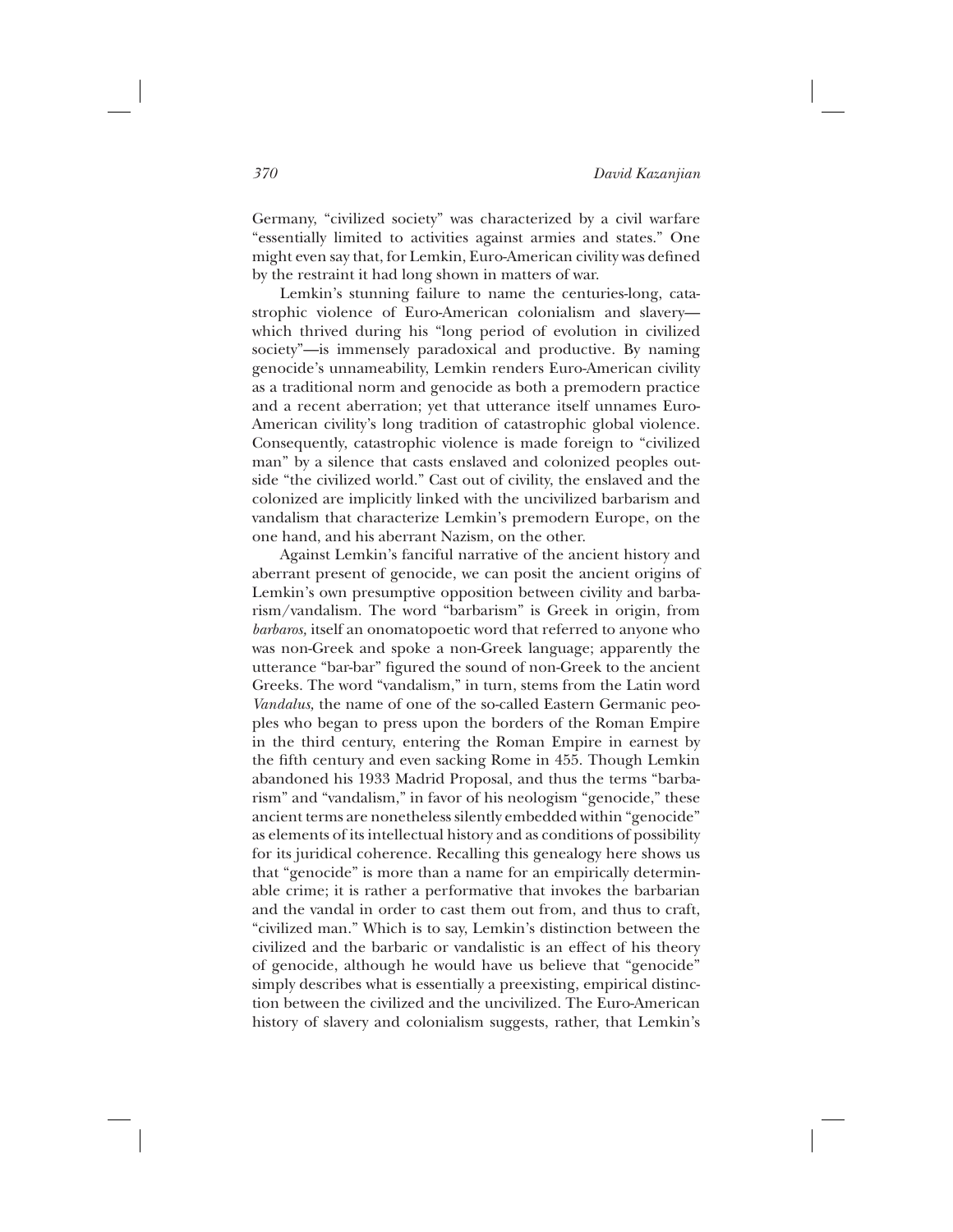"civilized man" has long been intimately intertwined with what Lemkin represents as an ancient barbarism and vandalism that suddenly reappear in Nazism's incivility.

Crucially, the theory of genocide must continually reiterate the putative distinction between civility and incivility in order to sustain their fictive opposition and to suppress their entanglement. This is a central feature of the international of decent feelings that "genocide" has become, particularly among Armenians in the diaspora: the incessant repetition of the charge of genocide, the dogged pursuit of documentary proof of genocide, the dream of finally and fully establishing the fact of our own death.12 This international, in turn, has the powerful effect of suppressing the long history of social, cultural, political, and economic entanglements between Turks and Armenians, Turkishness and Armenianness. As Althusser writes in the passage that I quoted earlier, "one senses, in these attempts, a mentality in search of itself, an intention eager to embody itself in concrete form, an ideology seeking to define itself, entrench itself, and also furnish itself with means of action." "Civilized man"—as one who is infinitely cultured and modern, as one who is only ever the victim of and the litigant against genocide, as one for whom the barbarian and the vandal are absolutely other in fact needs the barbarian and the vandal, just as so many Armenians need the figure of the genocidal Turk; the former exists only to the extent that it continually invokes and casts out the latter.

As a performative that dips into the ancient world to make itself make sense, Lemkin's "genocide" uncannily echoes another figure from the ancient world: the Greek *metoikos* or metic, literally one who is *meta* ("with," "across," "after," "behind," or generally "changing the place of") the *oikos* (the "hearth," "home," "place of welcoming and hospitality," and in particular a women's realm).<sup>13</sup> Largely because of the variety of meanings of *meta,* the *metoikos* has been variously and somewhat controversially translated as "homechanger," "one at home with," "settler from abroad," "resident alien," and "immigrant."14 Whether the *metoikos* is understood as one who improperly resides in the *oikos* "with" those who properly belong there, or as one who is apart from or entirely disruptive of the *oikos* itself, the term names a person who is neither a proper part of the state/*polis* as a Greek male citizen would have been, nor a proper member of the household/*oikos* as a Greek woman or a servant would have been.

A particularly apt mobilization of this term comes from Sophocles's *Antigone,* a text long central to Western conceptions of law, violence, mourning, and kinship. In the play, Creon, the king of Thebes, issues "a proclamation . . . forbidd[ing] the city to dignify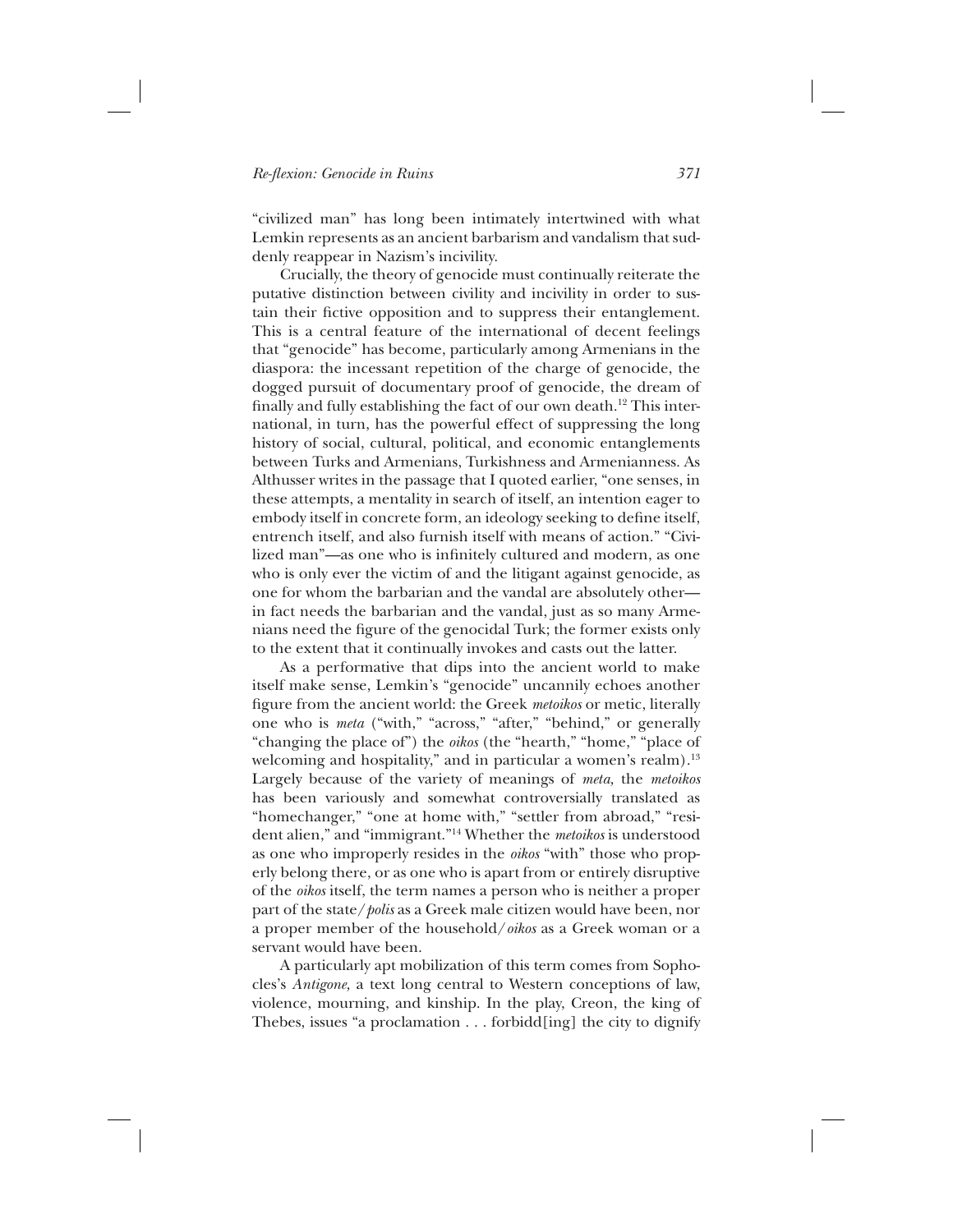[his nephew Polynices] with burial, [to] mourn him at all" (l.227– 28) because Polynices had chosen to fight and die on behalf of Argos against Thebes.15 But Polynices's sister Antigone defies her uncle Creon and insists on burying her brother. What is more, she defends her act in the face of Creon's interrogation. To punish Antigone, Creon orders that she be entombed alive. Says Creon, "Take her away, quickly! / Wall her up in the tomb, you have your orders. / Abandon her there, alone, and let her choose— / death or a buried life with a good roof for shelter. / As for myself, my hands are clean. This young girl—  $/$  dead or alive, she will be stripped of her rights, / her stranger's rights [*metoikias*], here in the world above" (l.971–77). Already *metoikos* by virtue of her act of mourning, Antigone has even her status as a resident alien revoked by Creon's sentence of entombment because of her defiant defense of her act. She is doubly excluded by Creon, then: a resident alien who must reside amongst the dead, a *meta*-gendered subject denied both the male *polis* and the female *oikos.* Cast outside the city and the hearth, strange and homeless, ordered to live an inhuman life, entombed Antigone is meant, from Creon's perspective, to give meaning to the state and the home by serving as their ongoing limit. In his enforced prohibition on mourning, then, Creon insists on the state's power to define what counts as the human. Mourning becomes an instrument of the state, subject to its normative juridical power.

In Lemkin's texts, the term "genocide" functions as a prohibition akin to Creon's law: a crime against "civilized man" committed by the alien, barbarian, or vandal who must be cast out for "civilized man" to mourn his losses and to maintain his coherence. That is, while "genocide" claims simply to prosecute barbarism and vandalism, like Creon's sentence it rather at once defines and delimits the human, rendering and civilizing the human by rendering and entombing the inhuman. Lemkin's coinage of "genocide" thus does not simply name a new, modern crime; it invents a modern, gendered, Euro-American civility alongside a premodern, non–Euro-American and aberrantly European barbarism and vandalism. That invention is a condition of possibility for, and an enduring characteristic of, the concept of genocide. When we utter "genocide" today, then—even when we do so with the most decent of feelings for human suffering—we do not simply name a horrific crime. We also risk giving that crime a very specific kind of horror: namely, a horror that is essentially cast out from our most intimate space of being and assigned a radical alterity, but whose casting out must be continually performed to keep the horror external to our selves.

It is this casting out—this creation and entombment of the inhuman in the name of a selfsame, righteous humanity—that so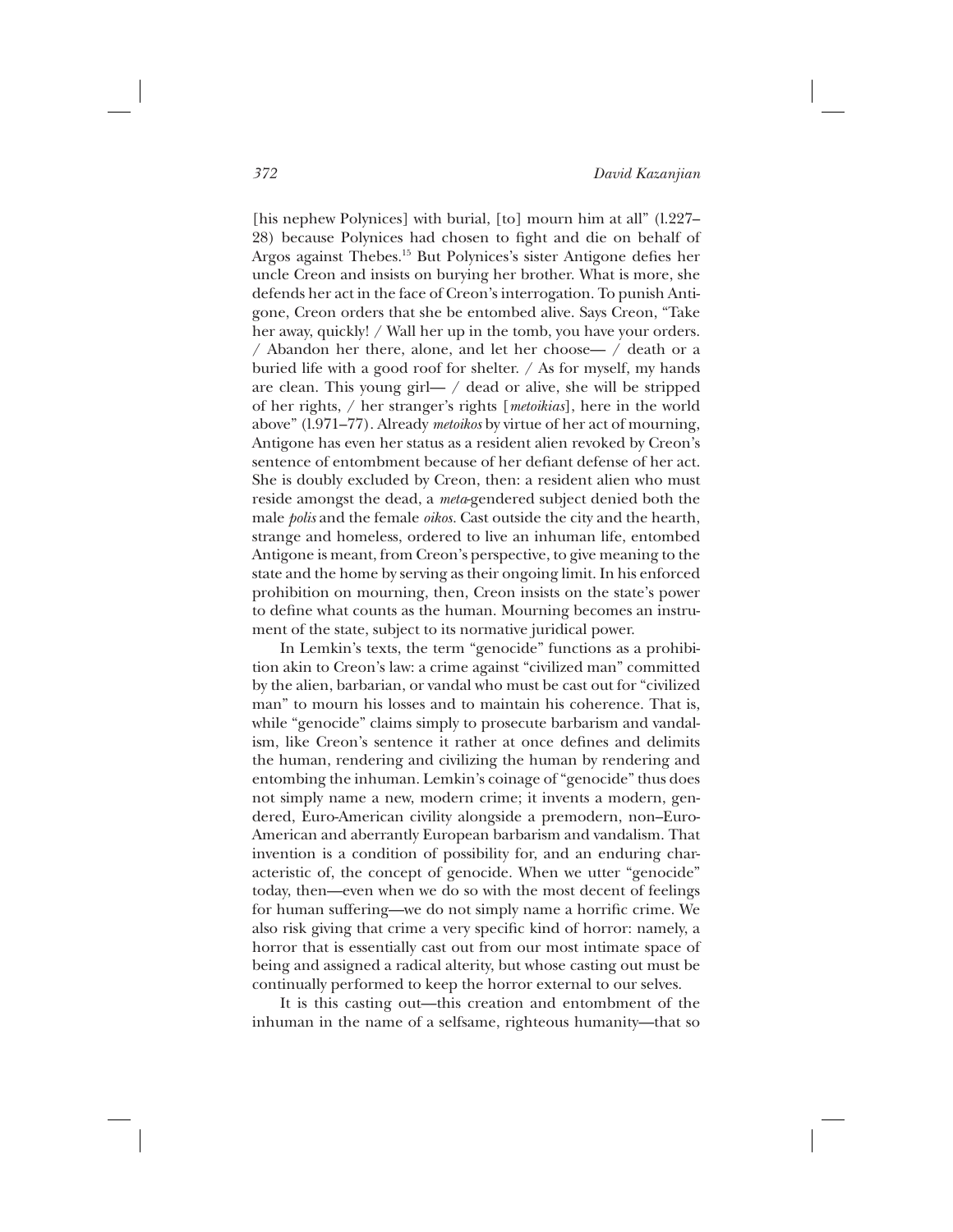often characterizes the politics of "genocide." We could call this politics the work of genocide, over and against the work of mourning. That is, if—as David L. Eng and I have argued elsewhere—the work of mourning offers an ongoing, improvisational relationship with catastrophic loss, a relationship that remains open to the new meanings such loss can generate, then the work of genocide offers an incessant and repetitive calculation of catastrophe, a calculation that stipulates catastrophe's singular and unchanging significance.<sup>16</sup>

However, both the work of genocide and Creon's account of the *metoikos* prove to be fragile. Just as Lemkin's "genocide" must struggle to sustain its foundational distinction between civilized man and the barbarian or vandal against the history of their intimate entanglement, so too does the *metoikos* carry a trace of such entanglement, a trace that opens onto the work of mourning. Once again, *Antigone* offers a striking instance of this trace. Antigone twice calls herself *metoikos,* but this self-assignation works differently than Creon's sentence. Says Antigone, "[U]nmourned by friends and forced by such crude laws / I go to my rockbound prison, strange new tomb— /always a stranger [*metoikos*], O dear god, / I have no home on earth and none below, / not with the living, not with the breathless dead" (l.937–42); and again, soon thereafter, "Such, such were my parents, and I their wretched child. / I go to them now, cursed, unwed, to share their home— / I am a stranger [*metoikos*]! O dear brother, doomed / in your marriage your marriage murders mine, / your dying drags me down to death alive!" (l.954–58). While Creon attempts to push Antigone beyond even the position of the *metoikos* by entombing her alive, she clings to that position from within the tomb: "always a stranger . . . I am a stranger," a stranger to the living and the dead, a stranger to the human itself, as Judith Butler has suggested so powerfully in her interpretation of the play.17 For Antigone, then, *metoikos* becomes a name for a death that is not quite dead, for a life that is not quite alive: a name for a liminal, exilic existence, neither quite human nor quite inhuman.

Strikingly, this position of *metoikos* to which Antigone clings becomes, in the play, a potentially powerful position from which to challenge Creon, the *polis*/*oikos* distinction, and the very opposition between human and inhuman. Placed beyond the limits of Creon's institutionalized humanity, Antigone goes to her "strange new tomb" defiant, refusing to accept Creon's prohibitions, indeed questioning their very ground. Consider one of her last utterances: "What law, you ask, do I satisfy with what I say. . . . What law of the mighty gods have I transgressed? / Why look to the heavens any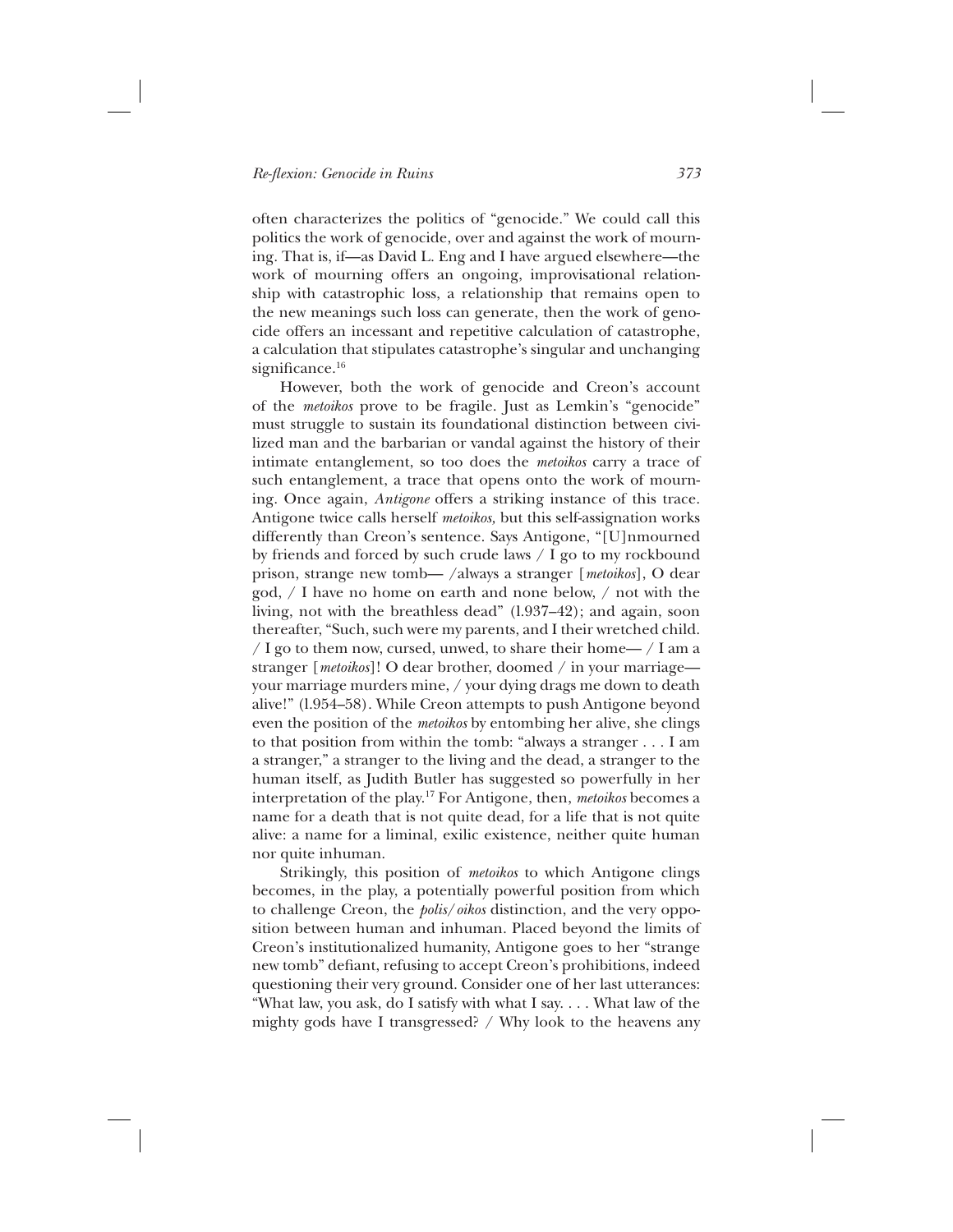more, tormented as I am? / Whom to call, what comrades now?" (l.999–1000; l.1013–15). To the end, beyond it even, Antigone raises questions about the basis of Creon's authority, the justice of her own act of mourning, and the forms of kinship and community. Unanswered in the play, her questions echo from the "rocky vault," exposing its fragility, breaking its seal, threatening it with ruination.

Antigone's questions present today's Armenian diasporas with a critical challenge: If the catastrophic violence of the Ottoman state played a central role in creating those diasporas, then how might that violence be mourned without positioning diaspora as a problem to be solved? That is, how might that violence be mourned without reinforcing either the kind of sovereign authority or normative modes of kinship and community for which Creon stood; or the kind of homogenized nationalism for which genocide itself is a condition of possibility; or the kind of "new internationalism" that Althusser questioned? Can one interrupt the work of "genocide," and break open the Armenian Genocide's entombment, without reproducing the terrible logics of denial? What forms would this interruption take, what spaces might it open up? How might Armenian diasporic culture act and speak amongst the ruins, in the wake of catastrophic violence, about today and for a politics of the future, in the spirit of the work of mourning?

Raphael Lemkin claimed that there was "no name" for the kind of crime the Reich committed, which led him to coin the word "genocide." However, it would be more precise to say that there was no *one* name; that is, there was no juridically generalizable, universalizable name. Prior to Lemkin's coinage, there had long been many Armenian names for what would come to be called, in Lemkin's wake, the Armenian Genocide. As Marc Nichanian explains, Armenians who bore witness to the mass violence of the Ottoman state through 1915 used such names as *yeghern, medz yeghern, darakrutiun, aksor, chart,* and—in the stunning example of Zabel Essayan's still neglected account of the 1909 killing of Armenians in Cilicia, *Among the Ruins* (1911)—*aghed,* which Nichanian translates as "catastrophe."18 Why, then, are such names effectively inadequate for Lemkin, who in many of his writings takes the Armenians as an exemplary case of genocide, a kind of *arche*-genocide? It is not because they fail to name catastrophic violence, for they name such violence repeatedly and diversely. Rather, they fail to offer Euro-American civility the homogenizing, juridical logic of "genocide," in which a singular, aggrieved plaintiff makes a claim against a singular, accused defendant. That is, these many Armenian names fail to create the barbarian and the vandal, to entomb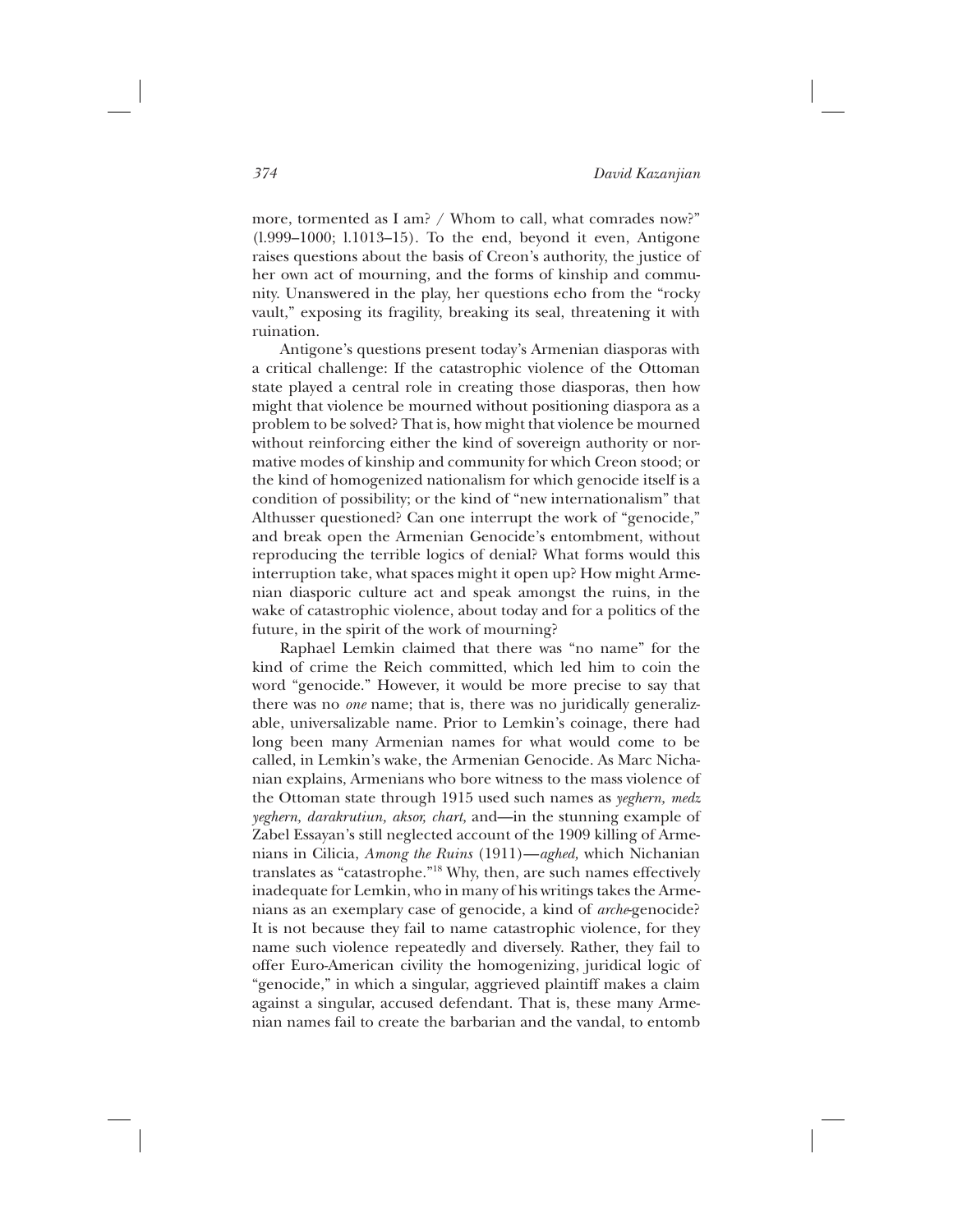them as the inhuman, and to craft the human as a universal, "civilized man" whose grievances can be pursued within the formal and abstract terms of international law.

In a sense, returning to this plethora of names—before "genocide," if you will—leaves the catastrophic violence we mourn without a singular referent. The irreducible dissemination of diaspora is not, then, the lamentable outcome of the destruction of an ideal homogeneity. Rather, that which was destroyed was itself unfixed, and that destruction opens onto unprecedented futures that too remain unfixed. Such a return turns the catastrophe we have too comfortably come to call "genocide" into a catachresis, the rhetorical name for a figure without an adequate literal referent. This catachrestical return, in effect, leaves the genocidal tomb in ruins.

### **Ruins**

Ruins proliferate in contemporary Armenian diasporic culture ruined churches, ruined houses, ruined fortresses—as if to figure an ongoing encounter with Essayan's *Among the Ruins,* which Nichanian has called "a book of mourning, written against the interdiction of mourning."19 Most often, these ruins work to figure the tragic loss of cultural greatness, something akin to Lemkin's vandalism. However, Atom Egoyan's 1993 film *Calendar* offers a fleeting hint of a counterintuitive understanding of the ruin.

In a meticulous but fractured narrative style, *Calendar* depicts the entangled lives of three characters, called by the credits the Photographer, the Translator, and the Driver. The Canadian-Armenian Photographer (played by Egoyan) and Translator (played by Egoyan's wife Arsinée Khanjian) are married, and travel to Armenia so that the Photographer can shoot a series of twelve stills of ancient, ruined, and abandoned churches and fortresses to be used for a wall calendar—one of those ubiquitous, static signs of national pride tacked up in so many diasporan households. While in Armenia, the couple hires the Driver (played by Ashot Adamian), who is an Armenian citizen, as a guide. During their travels, the Translator (who speaks Armenian and English) and the Driver (who speaks only Armenian) fall in love, while the Photographer (who speaks only English) becomes increasingly estranged and embittered. Leaving his wife in Armenia with the Driver, the Photographer returns to Canada, where he proceeds to live and relive his traumatic experience of estrangement and alienation by hiring nine escorts of different ethnicities to have scripted dinner dates with him in his house. During each of the nine dates—one per month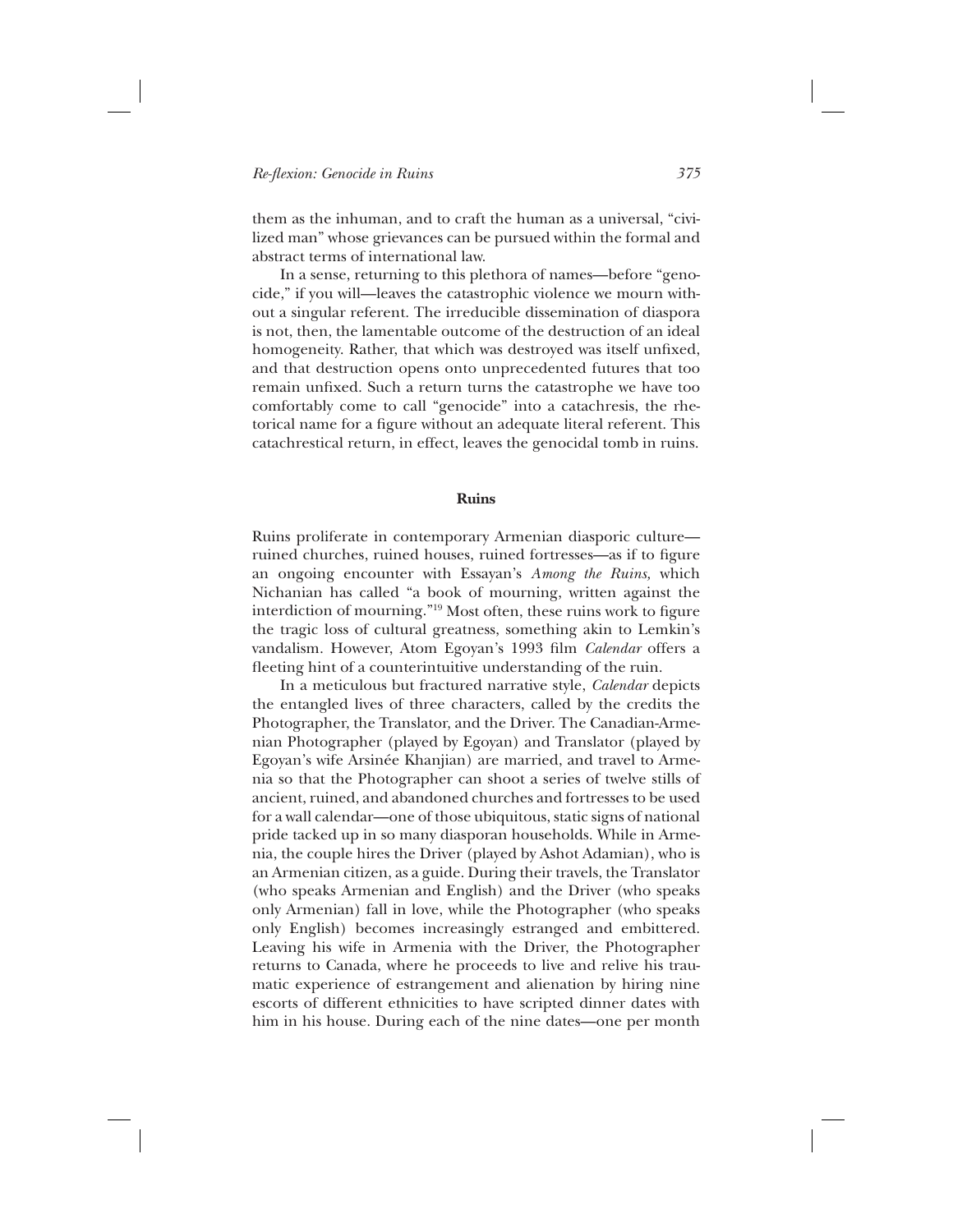from March to November—the escort is apparently instructed to leave the table after the last of their wine has been poured, make a phone call, and act like she is flirting with someone in a language the Photographer does not understand while he listens and reflects upon his trip to Armenia and the affair between his wife and the Driver. From these reflections, we learn that, while in Armenia, the Photographer became estranged not only from his wife, but also from what he thought was his language, his culture, his place: "[B] eing here has made me from somewhere else," he explains at one point. As Anahid Kassabian and I have argued at length elsewhere, *Calendar* traces the obsessive, masculinist manner in which nationalism asserts itself in the diaspora, as well as the potential fragility of that assertion.20 Here, I would like to invoke *Calendar*'s ever-so-tentative exposure of the vertiginous freedom that opens up—beyond *Calendar* itself—when that assertion crumbles.

Toward the end of the film, the Photographer reflects on his alienation from what he thought was his homeland, the state of Armenia. In one of the last sequences, we are presented with six quick shots: (1) a grainy, handheld video image, tinted blue and shot by the Photographer, of the Translator singing a song in Armenian and sitting with the Driver at a kitchen table in an apartment in Yerevan; (2) a stationary shot of a church and a fortress on a hill of grass and wildflowers, to be used for one of the calendar stills; (3) a shot of one of the Photographer's dates talking on the phone, with that very calendar still in the background, intercut with (4) a shot of the Photographer thinking to himself while his date talks on the phone; (5) once again the grainy, blue-tinted video image of the Translator and the Driver singing at the kitchen table, followed by (6) a stationary shot of the fortress by itself, which overexposes to white. Over all these shots, the photographer intones, "A church and a fortress. A fortress in ruins. All that's meant to protect us is bound to fall apart. Bound to become contrived, useless, and absurd. All that's meant to protect is bound to isolate, and all that's meant to isolate is bound to hurt."<sup>21</sup>

Within the terms of *Calendar,* ruins provoke a melancholy life. Released from the protection of nationalist imagery, barred from the naturalized narrative of glorious origins, unable to instrumentalize the past for the familiar diasporic politics of "Recognition, Restoration, Reparation" (to quote from the hit Armenian Genocide song "P.L.U.C.K." by L.A. alt metal band System of a Down), the Photographer is lost in absurdity, isolated and wounded. This sequence's final overexposure to white figures a kind of featureless, blinding oblivion within which further representation can find no immediate purchase. The general temporal rigidity of the film—its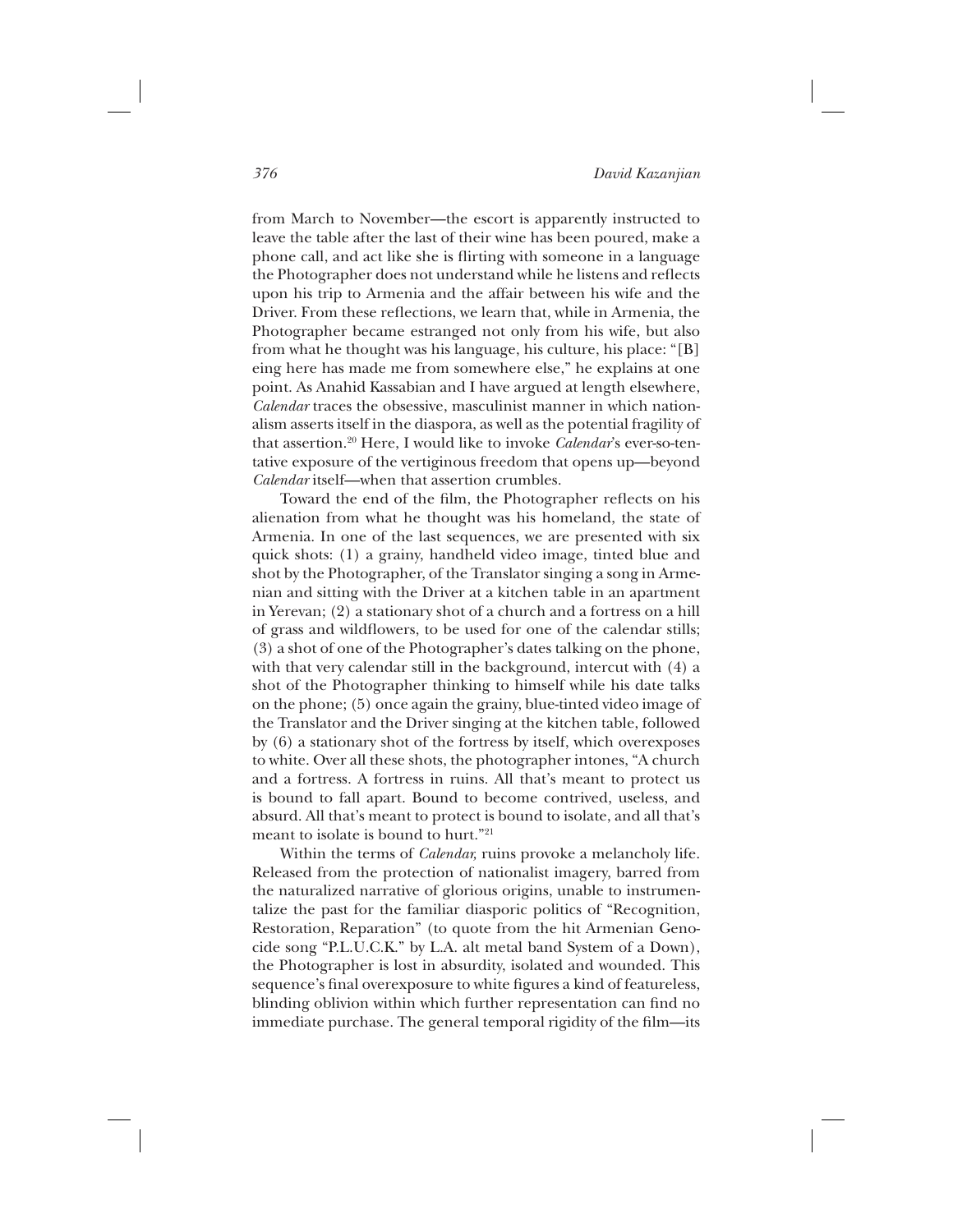logic of repetition, both on the level of plot (the dates) and on the level of form (the recurring sequences, the oscillation between still-camera shots and grainy video)—resists teleology, opposing the meliorist logic of "civilized man" and dwelling instead in a temporality of delay, pause, perhaps even threshold.

In its final scenes, *Calendar* does allow us to glimpse something beyond this melancholic oblivion. The Photographer is ultimately released from his obsession with the traumatic trip to Armenia when he interrupts the script of his ninth date and begins to talk more spontaneously with the final escort about memories and ideas that have nothing to do with the trip. Yet the film still leaves us trapped with the Photographer in the midst of a certain heteronormative desire. He is able to desire the desire of the other in his spontaneous interaction with his final escort, but we still learn little of her outside the role the Photographer has scripted for her. Consequently, the film never releases her from the escort service's gendered circuit of monetary exchange, and she remains an instrument for the Photographer's self-discovery. Indeed, she is taken for granted as a kind of reproductive labor. After all, the Photographer is finally released from his trauma during the ninth date of the ninth month, in the midst of a miscommunication in which the final escort says, "I can see it [an Egyptian heritage] in you," but the Photographer hears her say, "I *conceive* in you." He is felicitously conceived and reborn, the film suggests.22 *Calendar* may have moved us from a melancholy nationalism, but it guides us toward a persistent gender melancholia.23

However, *Calendar*'s overexposure to white need not leave us here. Eduardo Cadava has urged us to read Walter Benjamin's meditations on history and photography—themselves written in the midst of the catastrophe of European fascism—as an embrace of the power of the ruin.<sup>24</sup> History and photography both offer "words of light:" stories meant to illuminate a truth about the past, and images of the real reproduced by a technology of light. Yet, for Benjamin, these "words of light" do not necessarily offer "a sudden clarity that grants knowledge security," nor do they offer that clarity's putative opposite: a melancholic despair in the face of fragmentation and opacity.25 Indeed, it is fascism that is characterized by the hyperbolic attachment to an ideology of realism, and "many forms of pragmatism, positivism, and historicism"26 are also characterized by a manic search for the real coupled with an inevitable despair when confronted by realism's fragmented and opaque impossibility. Rather, for Benjamin these "words of light" figure the sudden and incomplete flashes in which history is apprehended and images are arrested, punctuated by the pulses of darkness that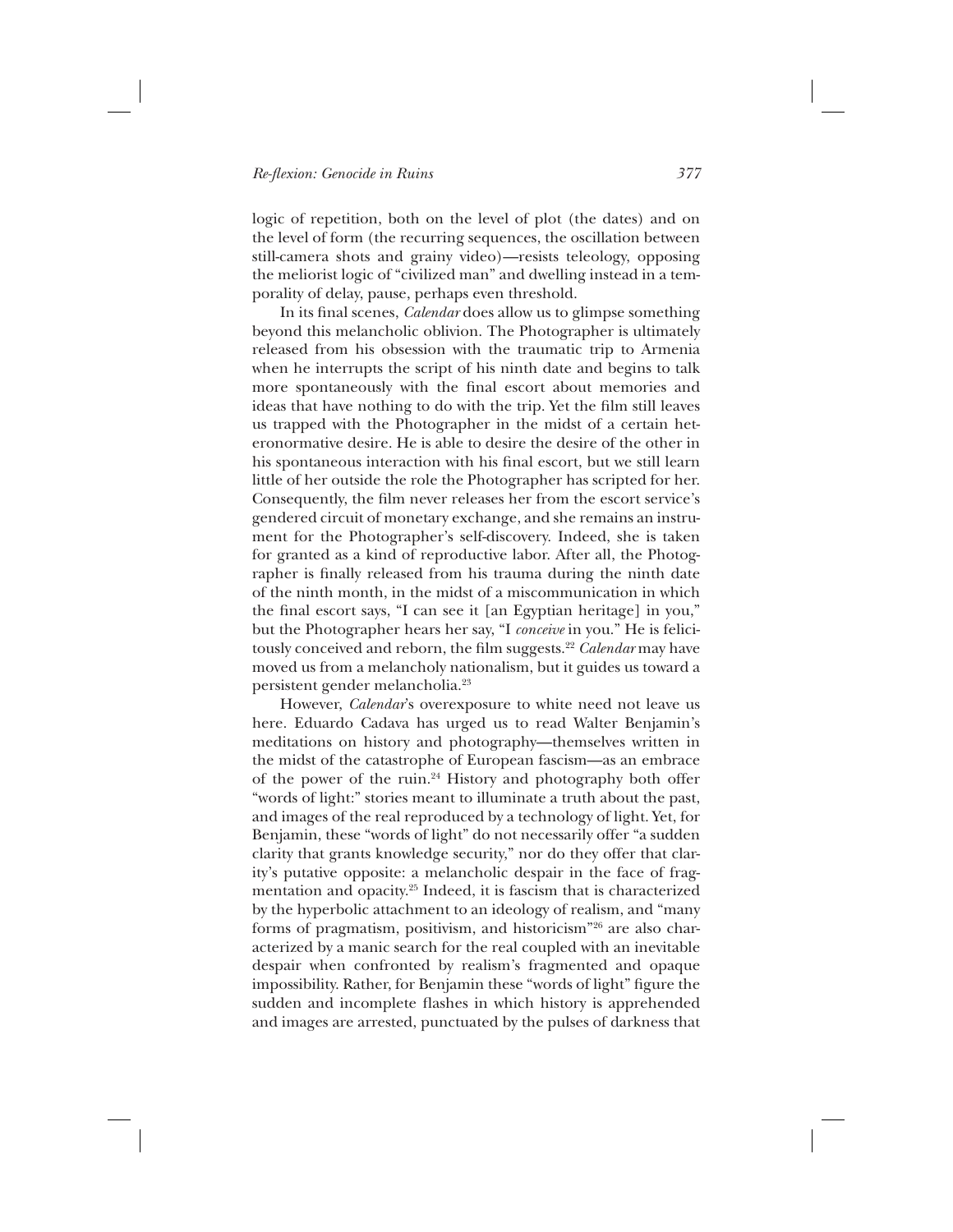set off instances of illumination. The stories history tells and the images photography yields are thus gathered from, and always intimately related to, fragments and ruins. Those stories and images bring life to death: "For Benjamin, history happens when something becomes present in passing away, when something lives in its death."27 Benjamin thus sees revolutionary potential in a criticism, an aesthetics, and a historical materialism that remain attentive to the ruin as a kind of life, even as they seek illuminations of meaning.

In the spirit of such "words of light," as well as the defiant and persistent questions that echo from Antigone's tomb, let me suggest that *Calendar*'s overexposure to white can spark questions *Calendar* itself seems unable to ask, stories it seems unable to tell, images it seems unable to show. Ruins are oddly liminal forms, collapsed somewhere between the structure's imagined, original condition and its idealized, excessively pristine restoration. They interrupt the narcissistic echo of the original in the rebuilt, they strip the tain of the mirror that promises to reflect same to same, they live on without improving. To those who sound dissonant in this echo, those who never find themselves reflected in the nationalist spectacle, ruins might just signal an opening, a crumbling "rockbound prison" from which we might glimpse an other life.

# **Re-flexion**

In 1995, Los Angeles filmmaker Tina Bastajian wrote and directed a ten-minute film in which we can glimpse such life: *Pinched Cheeks and Slurs in a Language That Avoids Her.* The film opens—as if picking up from *Calendar*'s overexposure to white—with a white screen that dissolves into a mise-en-scène that mimics early-twentieth-century avant-garde photographer Florence Henri's "Self-Portrait, 1928" (figure 1). We see Henri's vertical, rectangular mirror propped up on a white table against a white wall, yet emptied of Henri's central signifiers: there is no self to portray, and there are no silver balls to reflect. We immediately hear a young woman speaking a few simple words in Armenian and soon see reflected in the mirror an olive-skinned girl in a red dress, white headband, and white patent-leather cowboy boots skipping across the floor behind the table. The voice-over quickly interrupts her own, childlike Armenian with the exasperated and slightly Boston-accented English phrase "Aaaoh, I, I can't remember." A black woman in a white headband and scarf and a black sweater then appears seated at the table, where Henri is depicted in "Self-Portrait, 1928" (figure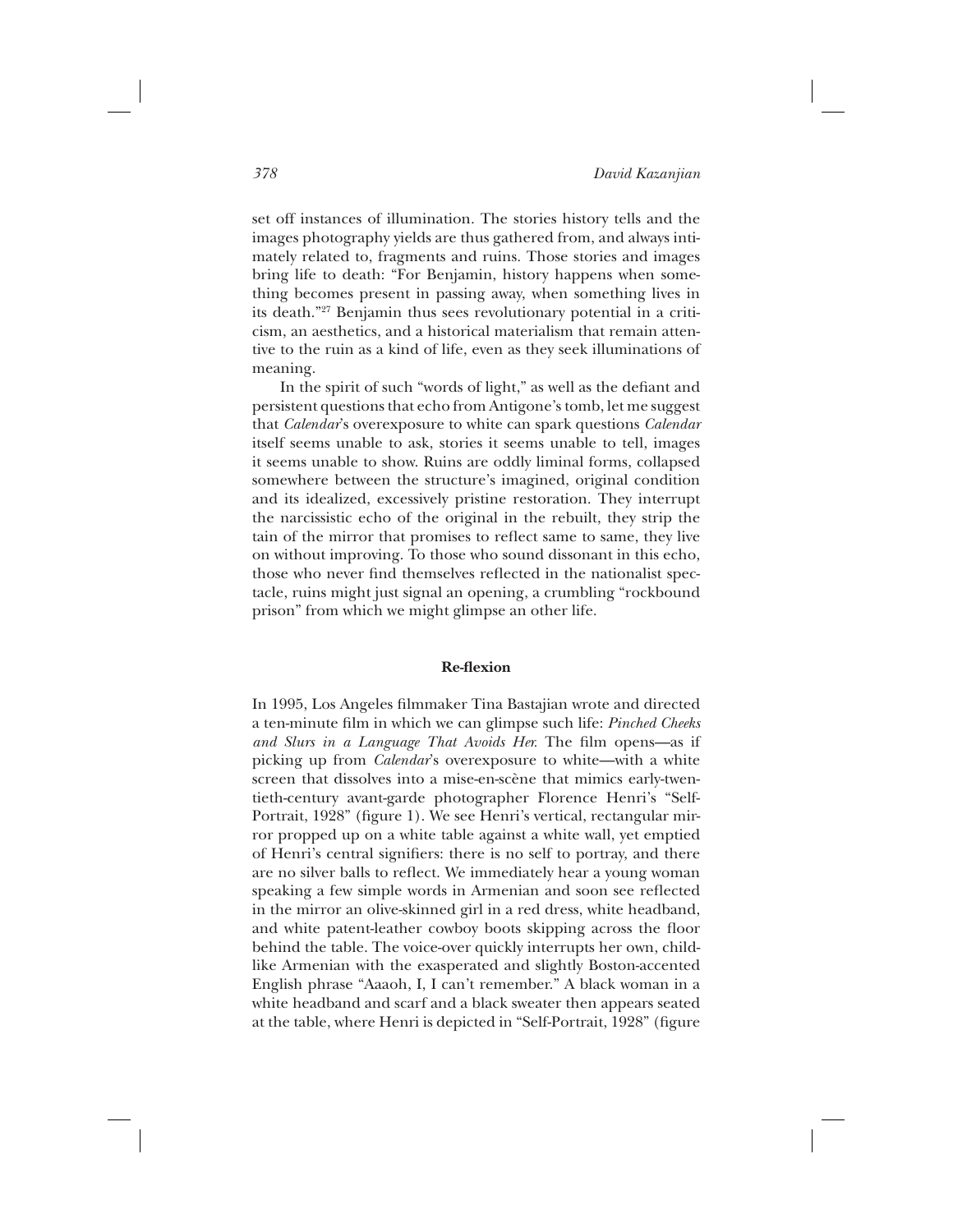

**Figure 1.** Florence Henri, *Self-Portrait, 1928,* © Galleria Martini & Ronchetti, Genoa, Italy (http://www.florencehenri.org).

2). Throughout the rest of the film, one hears in the background a nearly indistinct chatter of many voices.

During the first half of the film, in the mirror the girl and the woman silently act out a story, set under "a hazy 1970 Sunday sky," about a gathering of Armenians after church, a story told in great detail by the voice-over from the perspective of the girl. The girl's story tells of her mix of estrangement and inclusion at the Sunday gathering: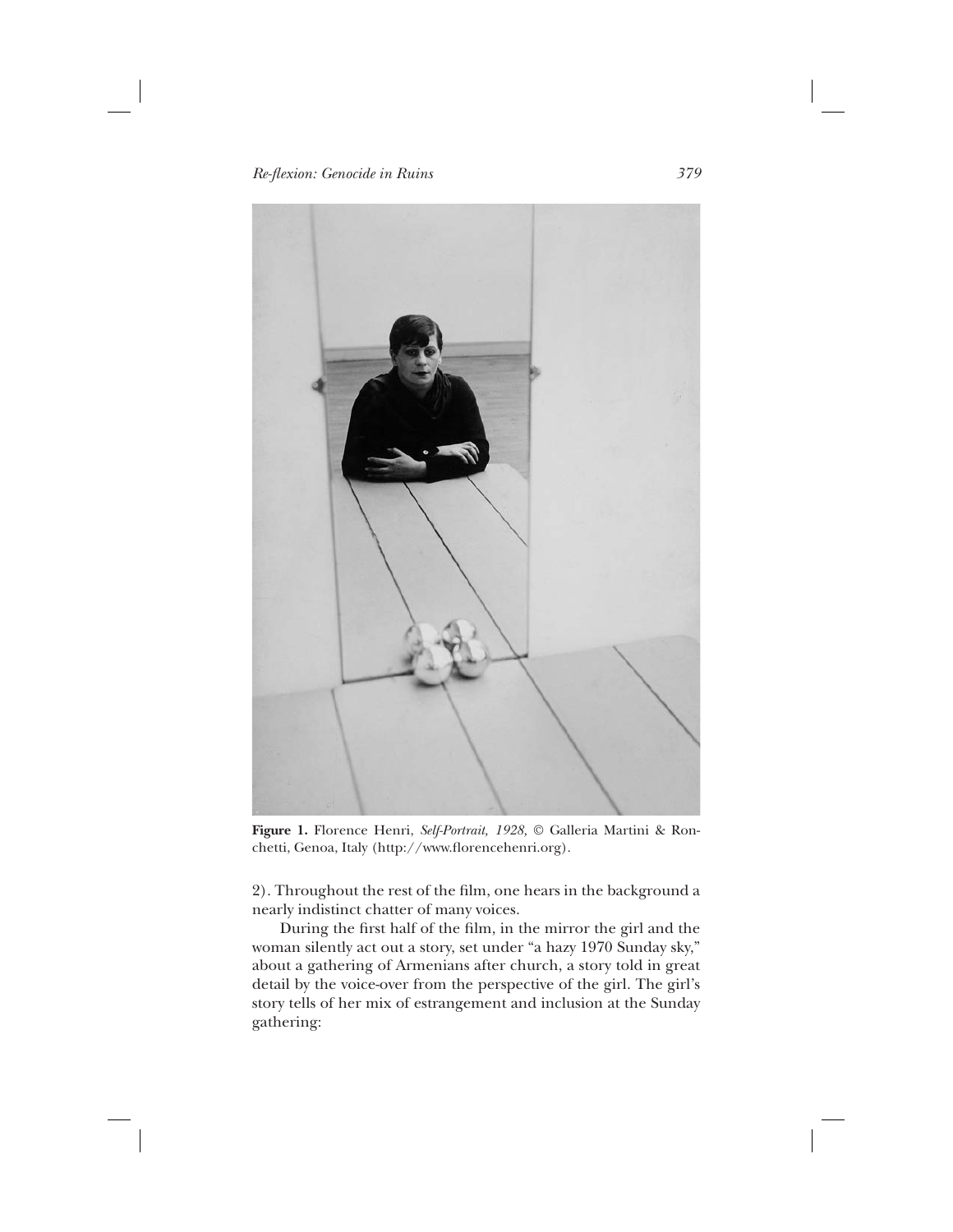

**Figure 2.** Still from Tina Bastajian's *Pinched Cheeks and Slurs in a Language That Avoids Her* (1995).

I'm the droopy brown-eyed girl off to the side, waiting for a moment of belonging. So as usual I choose to go inside to help the old ladies serve lunch after church. Stale Havana cigars linger, while adult conversations avoid me. I pass bald men with ears full of gray hairs and older ladies slumped over with black dresses. They squeeze and then twist my eightyear-old cheeks between their fingers. They tease me in a language I do not feel comfortable to answer back to. I learn to pretend to understand because I get fingers shaken at me when I do not know this ancient language, Armenian [0:53–1:45]. . . . I escape to the kitchen, to where it is safe, to where the aunties make the coffee. This is magical coffee. It's dark and thick and when you finish drinking it you turn the cup upside down and later pictures and stories appear inside. Ladies tell stories of the future, like secrets [2:08–2:30].

The voice-over also speaks of how the adult Armenians greet the woman, who attends the Sunday gathering, with timeworn Armenian racism, figured by the film's background chatter:

Now no one has time to pinch my cheeks. I hear words collecting around the table. The adults' whispering grows louder. I wonder what the excitement is. I hear certain words and phrases. Something is happening. I feel the room separate. They are talking about someone. These words are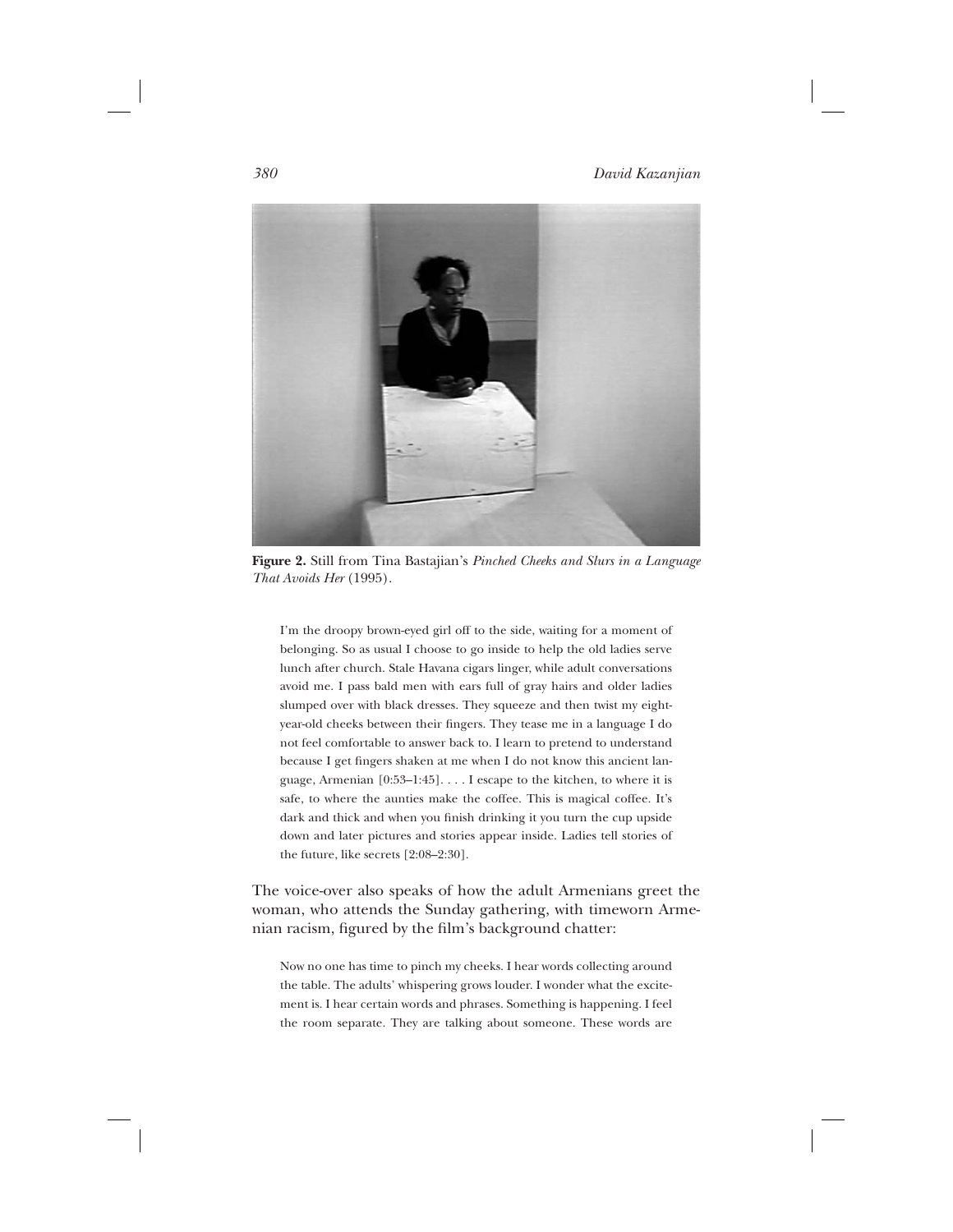not good and are not mine. What they say is not new to me. I have heard this before. Are they talking about me? Maybe they see my stained dress. No, they talk about a woman, a visitor, someone new, an *odar,* other, they say, not an Armenian. Maybe they are telling secrets. No, 'cause they are talking too loud. [2:50–3:38]. . . . Words shift the room around, and I stand next to this woman. No one sees me. I see too much. Words come in our direction, and I overhear them talk about the woman near me. I stand apart from mouths that slant slurs. That she doesn't belong here. Noses turn up at her. "Why is she here" they say over again. "Black. *Seva mort* [literally: of black skin]. Who has brought this black woman here?" [3:51–4:43].

Linking these two voice-over sequences is an interaction between the girl and the woman at the table. In the mirror, we see the girl serve coffee to the woman, and we hear the voice-over explain, "We smile at each other different and alike. She speaks to me in our language and I can understand her. She is my mother tongue and she doesn't pinch cheeks" (3:38–3:50). During the second half of the film, the woman at the table describes in Armenian to someone out of the frame of the mirror—perhaps the girl—how to make Armenian coffee and how to read your destiny from the grounds that gather in the cup. After the woman has finished, she stands up and walks out of the frame of the mirror, and the voice-over concludes: "The ancient language slides swiftly off her tongue, floods the walls of their hollow ears with her language they call their own"  $(9:28-9:36)$ .

Like Henri's "Self-Portrait, 1928," *Pinched Cheeks* thematizes the power of framing over the image and the story. The girl and the woman at the table reframe the culture and language the Armenian adults at the Sunday gathering desperately claim as their own, as if enacting the magic of the coffee as it makes "pictures and stories appear inside" its cup. However, whereas Henri ironized the phallic power of the apparatus by embodying the Modern Woman of the 1920s with a pose that some have called androgynous, the woman at the table in *Pinched Cheeks* presents a different challenge to the norms of race, gender, and sexuality that are so crucial to Armenian diasporic nationalism.<sup>28</sup> This challenge has come into relief each time I have seen the film screened in the United States. Invariably, a viewer who performs his or her Armenian identity with an apparently high degree of comfort and confidence will ask incredulously how the woman at the table seemed to speak Armenian so well, as though the character's speech were somehow unfit or unnatural coming from the actor's body. I have heard more than one viewer insist that the filmmaker must have dubbed the voice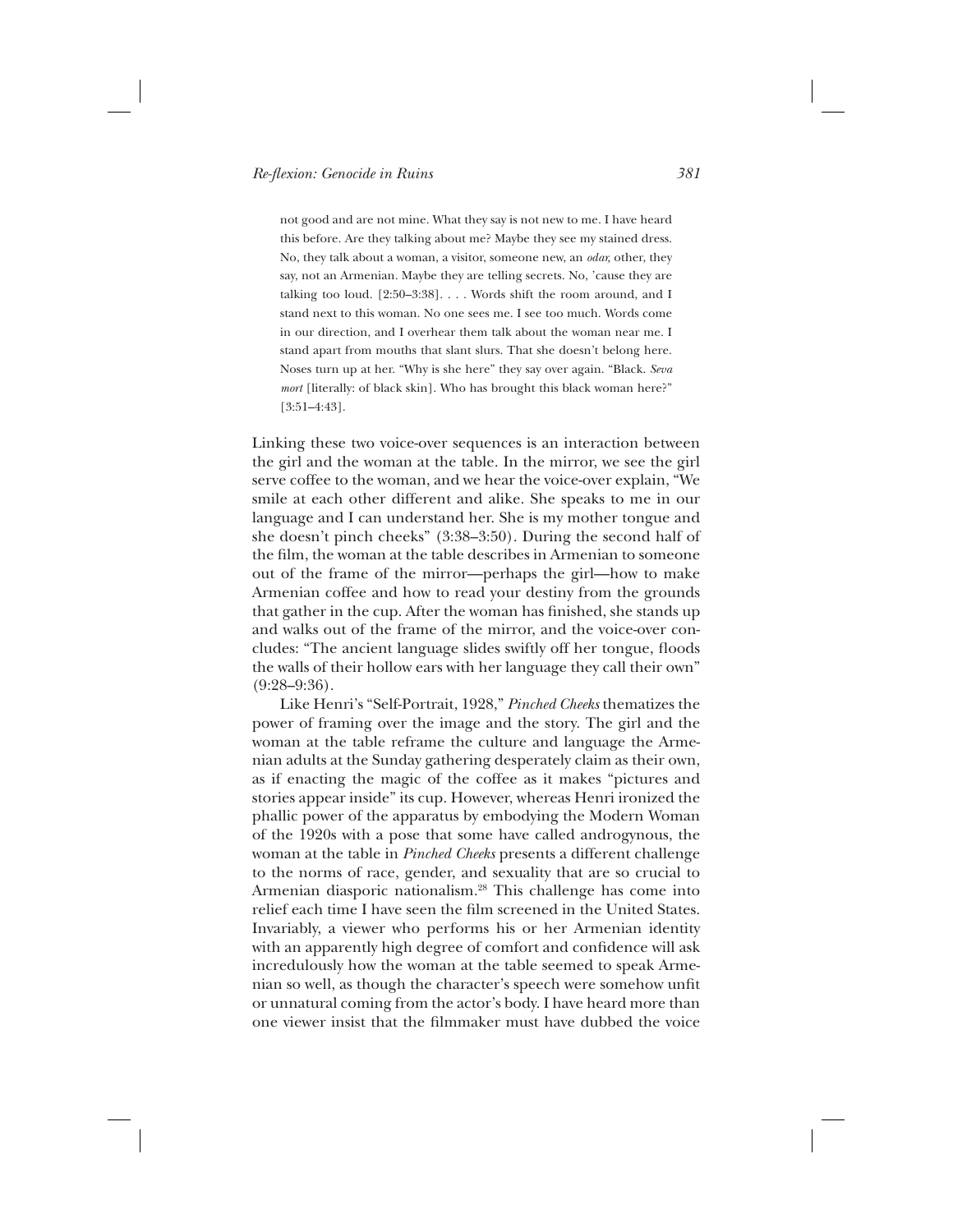onto the character. This aphasia in the face of the character of the woman marks a set of uneven but interlinked foreclosures that structure normative Armenian diasporic subjectivities.

The film itself explicitly thematizes the systematic and violent way the Armenians at the gathering foreclose the articulation, embodied by the woman at the table, of "Armenian" and "black": as the girl recounts, "Words come in our direction, and I overhear them talk about the woman near me. I stand apart from mouths that slant slurs. That she doesn't belong here. Noses turn up at her. 'Why is she here' they say over again. 'Black. *Seva mort.* Who has brought this black woman here?'" This last question is never answered by the film. *Pinched Cheeks* offers nothing by way of a biographical narrative of the woman, nor anything like a positivist account of how Armenians were declared "white by law" in two forgotten US federal courts cases from 1910 and 1925.29 Even descriptions of the film often reflect an ambivalence about the woman's identity, alternately naming her "a black Armenian woman," "an African woman who . . . was in fact half Armenian," and "part Ethiopian, part Armenian," while the filmmaker has mentioned that J. Khorozian, the actor who plays the woman, grew up in Beirut. $30$ Recalling Cadava's reading of Benjamin, *Pinched Cheeks* does not offer us "a sudden clarity that grants knowledge security." Rather, the racist foreclosure described by the voice-over and performed by the background voices collides with the identificatory encounter between the girl and the woman at the table, itself described by the voice-over and reenacted in the mirror.

Although Bastajian has said that J. Khorozian is a gay man, the film itself does not offer quite the same self-consciousness about gender and sexuality as it does about race, for the narrative never explicitly thematizes drag or queerness or trans people.<sup>31</sup> This diegetic reticence about J. Khorozian's queer performance situates gender and sexuality on the margins of *Pinched Cheeks*' more central concern with race and nation. Visually, however, we could say that these exegetical margins assert themselves in the scenes of the girl performing her girlness in front of and behind the woman at the table: throughout the first half of the film, the girl skips and twirls across the room, smoothes her hair with a headband, and has her cheek pinched by a hand that reaches into the frame of the mirror's image. These scenes echo a trope of many trans narratives, linking a gendered childhood to a trans adulthood in a way that raises questions about how gendered and sexed identities are secured.<sup>32</sup> Interpreted through this trope, the personal pronoun of the film's title—*Pinched Cheeks and Slurs in a Language That Avoids Her*—can no longer be taken for granted. Who is this "her"? And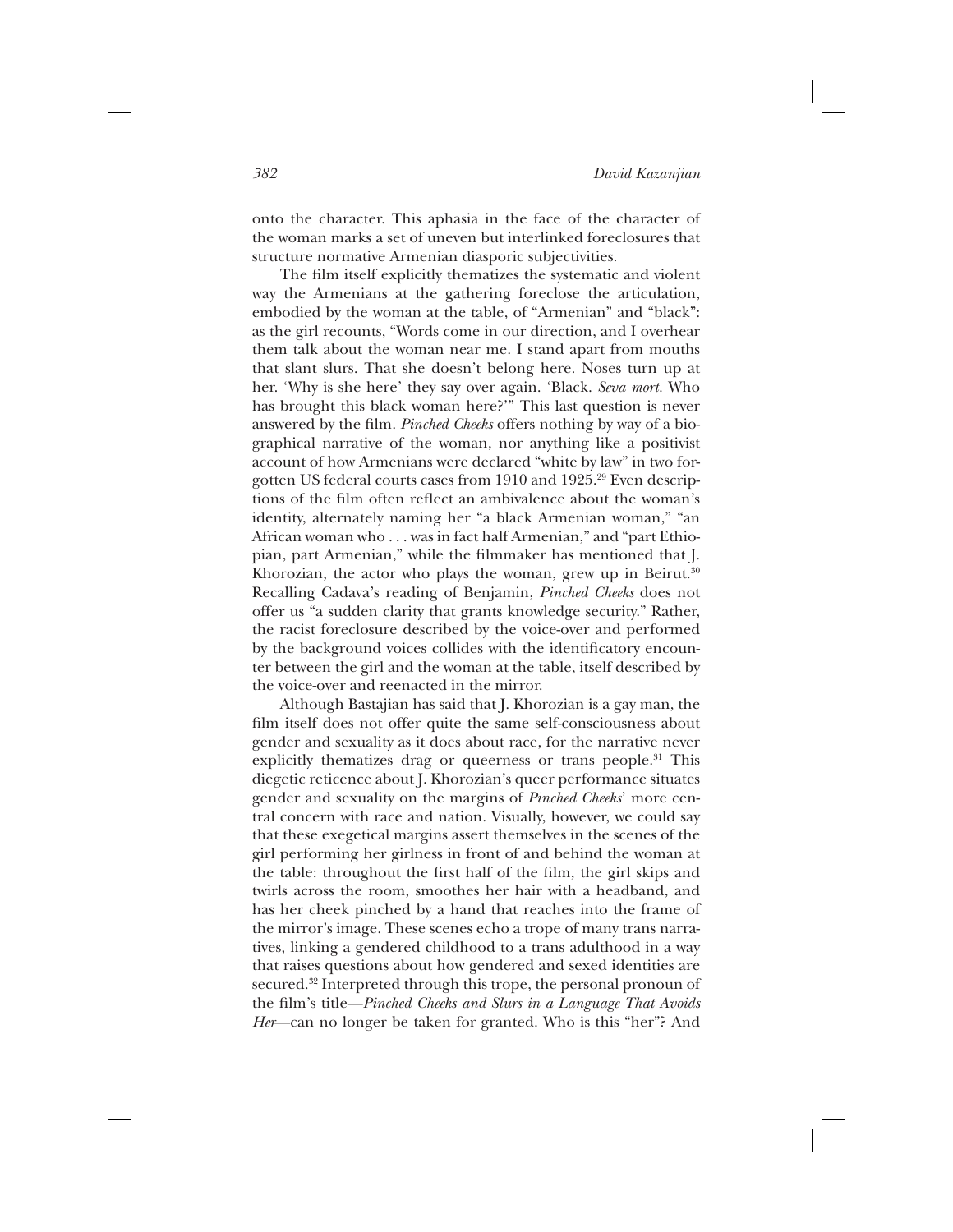what does her "her-ness" consist in?<sup>33</sup> The film holds back from these questions, as the woman and the girl are condensed into the pronoun's singularity such that *Pinched Cheeks and Slurs in a Language That Avoids Her* might itself be said to avoid "her."

When the girl withdraws kinship from the gathered Armenian aunties and uncles and redirects it toward the woman, then, she offers us an ambivalent identification, one at once subversive of and implicated in the norms of the Armenian diaspora: "She is my mother tongue and she doesn't pinch cheeks," "The ancient language slides swiftly off her tongue, floods the walls of their hollow ears with her language they call their own." When the girl assigns the woman the position of "my mother tongue," does this transaction rework the raced, sexed, and gendered norms of diasporic nationalism, or does that reworking falter, sliding too swiftly into the familiar figure of the nurturing mother country, linking "she" and "her" too smoothly, even drawing comfort from a dynamic that Toni Morrison calls American Africanism?34

I want to suggest that the film's uneven nexus of race, gender, and sexuality makes these questions unanswerable, and it is this unanswerability that allows us to see and hear *Pinched Cheeks* amongst the ruins of Armenian diasporic culture. *Pinched Cheeks* offers something other than a late-twentieth-century Armenian version of Henri's ironic gender play, or what László Moholy-Nagy, drawing on Hermann von Helmholtz, called the "The New Vision."35 For it is not so much irony as *catachresis*—the figure without an adequate literal referent—that Bastajian's film sets in motion. Catachresis saturates *Pinched Cheeks,* from the "Her" of its title to its diegetic reflections in the mirror. As I mentioned earlier, the film offers no recognizably stable identity referent for the woman at the table—no plot or narrative account of her origins, no third-person history of black, trans, or genderqueer Armenians, no confessional autobiography. The characters are always only presented as images reflected in the mirror, which prevents the viewer from indulging in even the filmic fantasy of directly seeing the bodies to which those images might refer. What is more, those images repeatedly move across and fade in and out of the mirror, appearing and disappearing in different positions while the mise-en-scène remains stable and unchanged. The constant background voices are disembodied and often unintelligible. In turn, the girl's life is unmoored, as she stands "off to the side, waiting for a moment of belonging," out of place in her "stained dress," uncomfortable with "this ancient language, Armenian" to the point of pretending to understand. When the adults at the gathering aim their words at the woman, "no one sees" the girl even as she stands next to the woman.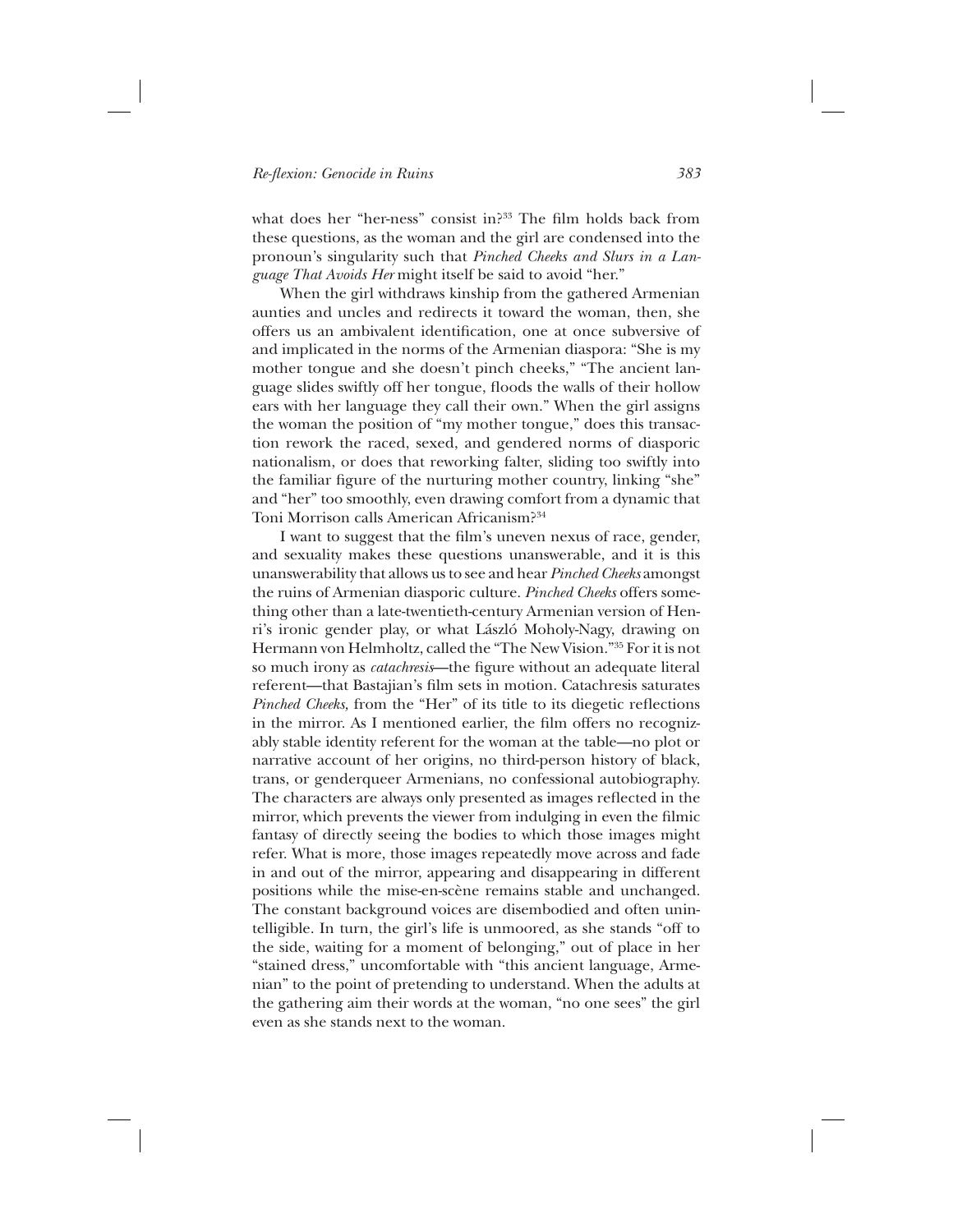Consequently, when these catachrestical subjects interact, their interactions are effective but without ground. Their common act ("we smile at each other") is uncommon ("both different and alike"). When the woman speaks in "our language," which is also "her language they call their own," we no longer know precisely to whom "our" refers. The "mother tongue" the woman "is" presents a sudden kinship of the moment, forged in the flash of a smile and the exchange of narrative, altogether unlike the girl's labored, alienated kinship with the aunties and uncles who "pinch cheeks" at one moment and disparage the raced *odar* with "mouths that slant slurs" the next. And yet, this sudden kinship is not utterly delinked from the aunties' and uncles' norms, for its lexicon is also their lexicon. "The ancient language" that is "her language" is neither nostalgically original nor statically restored, neither Creon's *polis* "free of defilement" nor *Calendar*'s church and fortress stills. Rather, it "slides swiftly off her tongue" and "floods the walls of their hollow ears"—in motion, actively changing shape and form, like animated, living ruins.

Judith Butler has suggested that, by the end of *Antigone,* Antigone herself has become catachrestical, something like an other humanity without a stable referent, a beyond-the-human that paradoxically lays claim to a certain humanity, an undecidability that looks toward unfounded futures:

[Antigone] is not of the human but speaks in its language. Prohibited from action, she nevertheless acts, and her act is hardly a simple assimilation to an existing norm. And in acting, as one who has no right to act, she upsets the vocabulary of kinship that is a precondition of the human, implicitly raising the question for us of what those preconditions really must be. She speaks within the language of entitlement from which she is excluded, participating in the language of the claim with which no final identification is possible. If she is human, then the human has entered into catachresis: we no longer know its proper usage. And to the extent that she occupies the language that can never belong to her, she functions as a chiasm within the vocabulary of political norms. If kinship is the precondition of the human, then Antigone is the occasion for a new field of the human, achieved through political catachresis, the one that happens when the less than human speaks as human, when gender is displaced, and kinship founders on its own founding laws. She acts, she speaks, she becomes one for whom the speech act is a fatal crime, but this fatality exceeds her life and enters the discourse of intelligibility as its own promising fatality, the social form of its aberrant, unprecedented future.36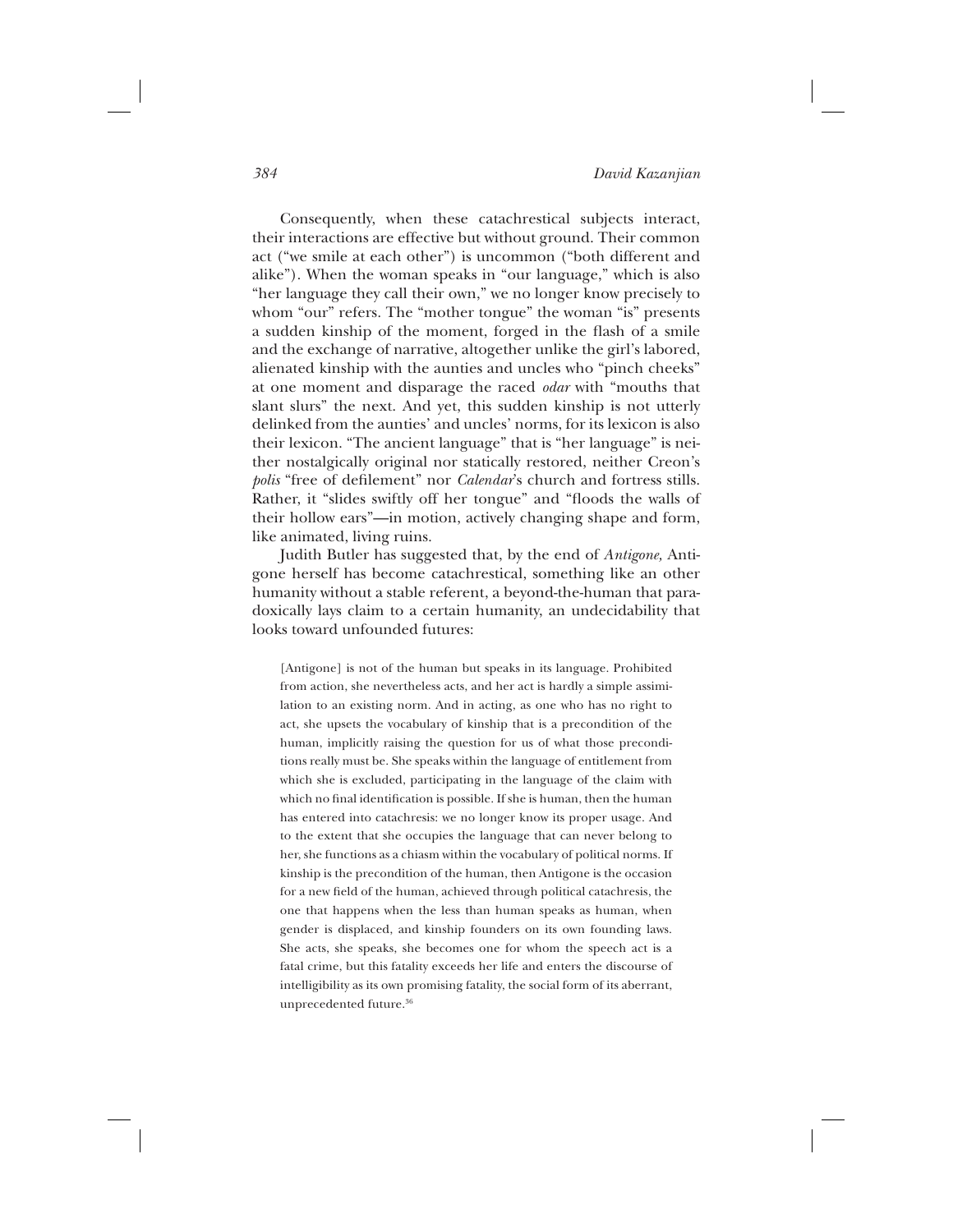From within the tomb, Antigone offers an excess or a remainder full of questions, without an adequate literal referent or determinate political aim—beyond the sentence Creon thought he had decreed. From the remains of Antigone's tomb, amongst the ruins of *Calendar*'s churches and fortresses, *Pinched Cheeks* enters into such catachresis.

What, then, has happened to "genocide" in Bastajian's film? Utterly unspoken, it seems to have been forgotten, even carelessly left behind. And yet if "genocide" does not simply stipulate and condemn the inhuman, but rather crafts a normative distinction between humanity and barbarism, a distinction that reanimates the logic of the *metoikos,* then in the spirit of Antigone's persistent reclaiming of resident alienation, *Pinched Cheeks* questions that distinction. As the girl meets the woman on the outskirts of a domestic gathering, having escaped the familiar confines of aunties and uncles gathered after church under a hazy Sunday sky—or, rather, as that meeting is reflected to us, framed and performed without adequate reference to its origin, its very reiteration wresting iteration from repetition—the possibility of an other kinship emerges, a diasporic possibility whose inadequate referent lies in its catastrophic genealogy. We could call this the work of mourning, over and against the work of genocide.

*Pinched Cheeks and Slurs in a Language That Avoids Her* reflects not what Armenians are, but what we might become, such that "we" remains insistently diasporic and irreducibly catachrestical. The film does not return to us what we know or what we want to know, but rather turns us from where we were going. Its images bend without snapping back into shape. It flexes us. Ruination without reconstruction. Re-flexion without return.

#### **Notes**

This essay began as a talk at the Evasions of Power Conference at the University of Pennsylvania in 2007; thanks to Aaron Levy of the Slought Foundation for including me in the conference. An earlier version of this essay, "(Re)flexion: Genocide in Ruins," was published in *Evasions of Power: On the Architecture of Adjustment,* ed. Katherine Carl, Aaron Levy, and Srdjan Jovanovic Weiss (Philadelphia: Slought Foundation, 2011), 155–78. The participants in the GASWorks works-in-progress seminar in Gender, Sexuality, and Women Studies seminar in women's studies at Penn read and discussed a draft in the fall of 2008; thanks to those who attended, and to Penn Women's Studies—especially Shannon Lundeen, Luz Marin, Demie Kurz, and Heather Love—for organizing the seminar. The paper was also presented and discussed in Istanbul at the Hrant Dink Memorial Workshop, May 2011; I thank the participants, especially Ayşe Gül Altınay, for their feedback. Karen Beckman,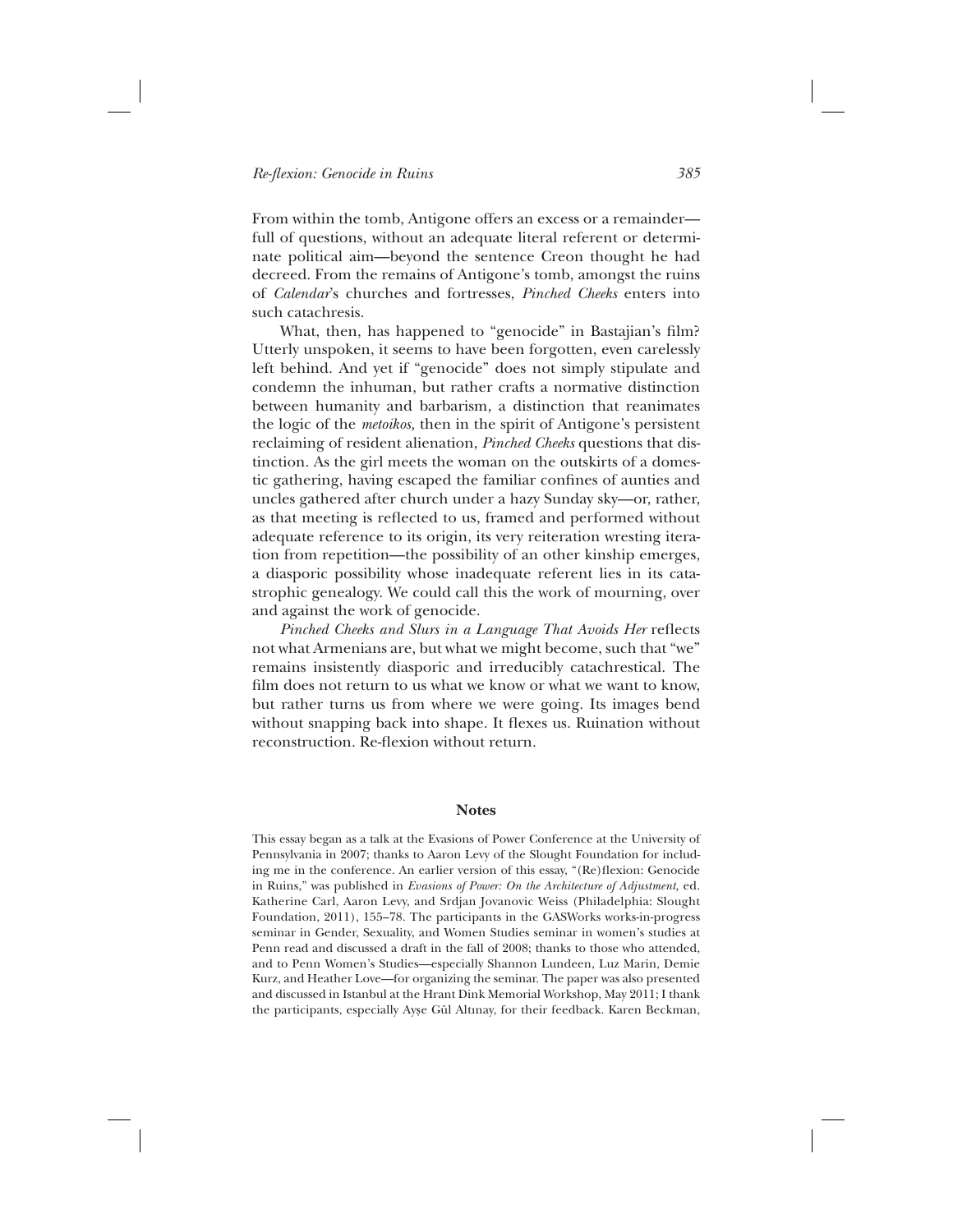Emma Bianchi, Heather Love, Neery Melkonian, Josie Saldaña, Melissa Sanchez, and Dillon Vrana discussed the essay with me at length and offered many insights. I thank the editors and anonymous reviewers from *Discourse,* particularly James Cahill and Genevieve Yue, for their helpful suggestions and enthusiastic interest in the piece. Finally, Tina Bastajian generously conferred with me about her film over e-mail between Amsterdam and New York City—a diasporic praxis indeed.

<sup>1.</sup> For one empirical indication of this trend, consider the sudden rise in references to the term "genocide" after 1990, according to Google's Ngram Viewer, http://ngrams.googlelabs.com/graph?content=genocide&year\_start=1970&year\_ end=2011&corpus=0&smoothing=3. An exemplary text is Samantha Power's *"A Power from Hell": America and the Age of Genocide* (New York: Basic Books, 2002).

2. Louis Althusser, "The International of Decent Feelings," in *The Spectre of Hegel: Early Writings,* trans. G. M. Goshgarian (London: Verso, 1997), 21–35, quotation on 22.

3. Ibid., 22–23.

4. According to Althusser,

This "International" of humane protest against destiny rests on a growing awareness that humanity is threatened, and has become, in the face of the threat, a kind of *"proletariat" of terror.* Whereas the labouring proletariat is defined by sociological, economic, and historical conditions, this latter-day "proletariat" would seem to be defined by a psychological state: intimidation and fear. And, just as there is proletarian equality in the poverty and alienation of the workers, so too this *implicit proletariat* is said to experience equality, but in death and suffering. . . . We have only one recourse left, they bluntly tell us, in the face of catastrophe: an holy alliance against destiny. *Let men learn, if there is still time, that the proletariat of class struggle can only divide them, and that they are already united unawares in the proletariat of fear or the bomb, of terror and death, in the proletariat of the human condition.* (ibid., 23–24)

5. Althusser says,

*The proletariat of fear is a myth, but a myth that exists, and it is particularly important that it be exposed as such by Christians.* For, as Christians, we believe that there is a human condition; in other words, we believe in the equality of all men before God, and his Judgement, *but we do not want the Judgement of God to be spirited away before our very eyes; nor do we want to see non-Christians and, occasionally, Christians as well, commit the sacrilege of taking the atomic bomb for the will of God, equality before death for equality before God . . . and the tortures of the concentration camps for the Last Judgement.* (ibid., 27)

6. On this thematic, see Marc Nichanian, *The Historiographic Perversion,* trans. Gil Anidjar (New York: Columbia University Press, 2009), originally published as *La Perversion Historiographique: Une réflexion arménienne* (Paris: Editions Lignes et Manifestes, 2006); Nichanian, *The National Revolution,* vol. 1 of *Writers of Disaster: Armenian Literature in the Twentieth Century* (Princeton, NJ: Gomidas Institute, 2002); Nichanian, "Catastrophic Mourning," trans. Jeff Fort, in *Loss: The Politics of Mourning,* ed. David L. Eng and David Kazanjian (Berkeley: University of California Press, 2003), 99–124; and David Kazanjian and Marc Nichanian, "Between Genocide and Catastrophe," in Eng and Nichanian, *Loss,* 125–47.

<sup>7.</sup> I am thinking, for instance, of the Blind Dates: Armenian and Turkish Artists in Dialogue series curated by Neery Melkonian and Defne Ayas in New York City (www.blinddatesproject.org), and the March 2008 conference at Columbia University,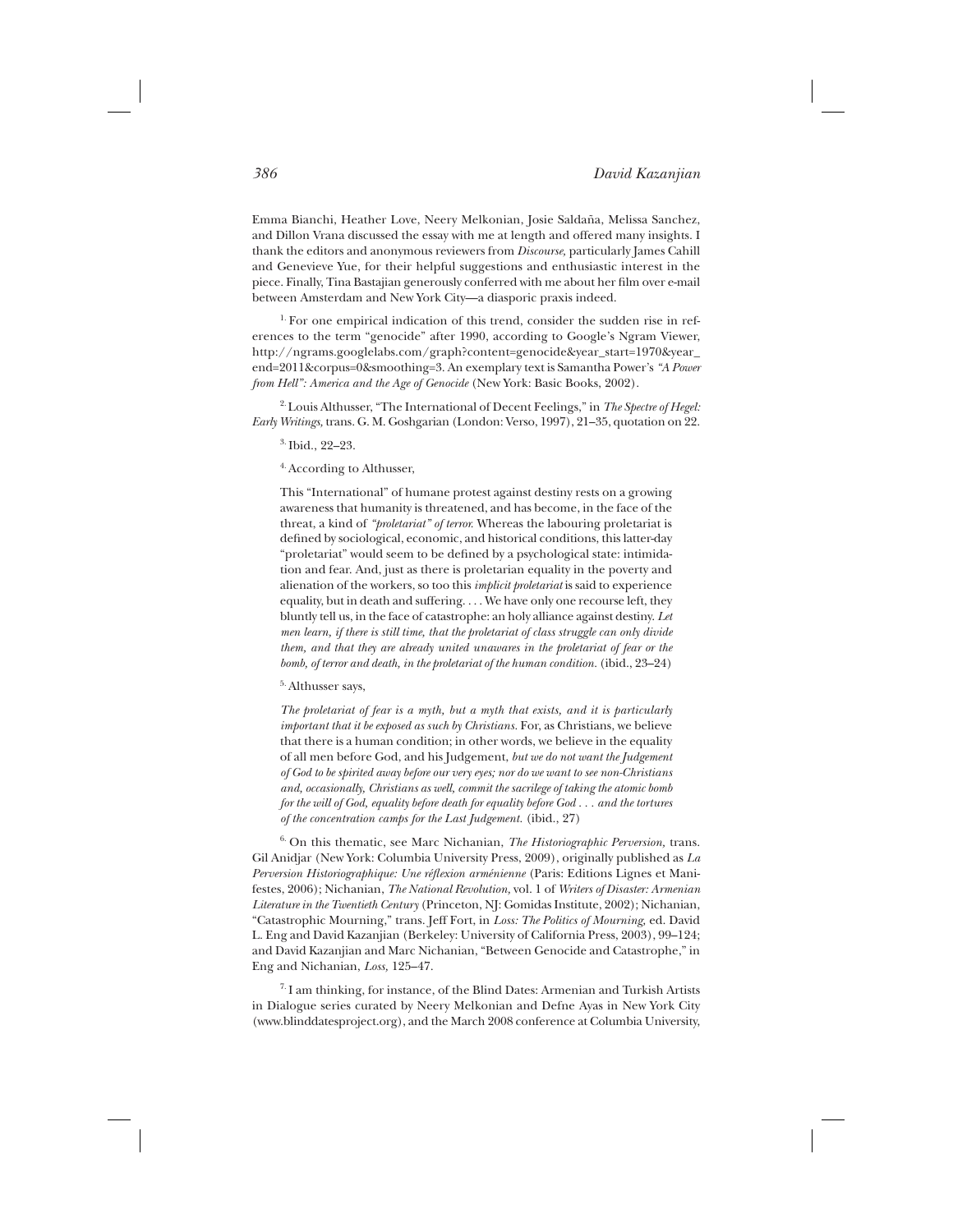"Speaking Beyond Living Room Walls: The Armenian Diaspora and Its Discontents," also organized by Melkonian. The Hrant Dink Memorial Workshop in Istanbul has also been an important site for collaboration and debate on these problematics (http://myweb.sabanciuniv.edu/hrantdink-workshop/home/). My work with Anahid Kassabian, cited in note 16, has also been in this spirit. Marc Nichanian's work, cited in note 6, has greatly influenced all these efforts, despite Nichanian's own skepticism about any "politics of the future." (On this skepticism, see Kazanjian and Nichanian, "Between Genocide and Catastrophe," 145–47.)

<sup>8</sup>. Raphael Lemkin has recently received some attention in the public policy work of Samantha Powers. See Powers's *"A Power from Hell,"* 1.

9. Raphael Lemkin, "Acts Constituting a General (Transnational) Danger Considered as Offences against the Law of Nations," trans. Jim Fussell, www.preventgenocide. org/lemkin/madrid1933-english.htm; originally published in French as "Les actes constituant un danger général (interétatique) consideres comme delites des droit des gen," in *Expilications additionelles au Rapport spécial présentè à la Vème Conférence pour l'Unification du Droit Penal à Madrid* (14-2 O.X. 1933) *Librarie de la cour d'appel ed de l'order de advocates* (Paris: A. Pedone, 1933), and in German as "Akte der Barbarei und des Vandalismus als *delicta juris gentium,*" *Anwaltsblatt Internationales* 19, no. 6 (1933): 117–19.

10. Raphael Lemkin, "Genocide as a Crime under International Law," *American Journal of International Law* 41, no. 1 (1947): 145–51, quotation on 146.

11. Raphael Lemkin, "Genocide—A Modern Crime," *Free World* 9, no. 4 (1945): 39–45; and Lemkin, *Axis Rule in Occupied Europe: Laws of Occupation, Analysis of Government, Proposals for Redress* (Washington, DC: Carnegie Endowment for International Peace, 1944), 69–95.

<sup>12.</sup> Marc Nichanian has been an especially astute critic of this positivist Armenian effort to prove our own death. See Nichanian, *Historiographic Perversion;* and Kazanjian and Nichanian, "Between Genocide and Catastrophe."

13. Thanks to Emanuela Bianchi for discussing the *metoikos* with me. The term is discussed in her unpublished manuscript "Tragic Encryptions and Resident Aliens: Feminine Materiality in and beyond the Ancient Greek Household."

14. See David Whitehead, *The Ideology of the Athenian Metic,* Cambridge Philological Society supplementary volume 4 (Cambridge: Cambridge Philological Society, 1977); and Valerie Reed, "Bringing Antigone Home?" *Comparative Literature Studies* 45, no. 3 (2008): 316–40, esp. 324.

15. All citations to *Antigone* refer to Sophocles, *The Three Theban Plays: "Antigone," "Oedipus the King," "Oedipus at Colonus,"* trans. Robert Fagles, Penguin Classics (New York: Oxford University Press, 1984).

<sup>16.</sup> See David L. Eng and David Kazanjian, "Introduction: Mourning Remains," in Eng and Nichanian, *Loss* (see note 6), 1–28. As Anahid Kassabian and I have argued elsewhere, this work of "genocide" drives the relentless heteronormativity of Armenian diasporic nationalism. See Anahid Kassabian and David Kazanjian, "From Somewhere Else: Egoyan's *Calendar,* Freud's *Rat Man,* and Armenian Diasporic Nationalism," *Third Text* 19, no. 2 (2005): 125–44; Kassabian and Kazanjian, "Melancholic Memories and Manic Politics: Feminism, Documentary, and the Armenian Diaspora," in *Feminism and Documentary,* ed. Diane Waldman and Janet Walker, Visible Evidence (Minneapolis: University of Minnesota Press, 1999), 202–23; Kassabian and Kazanjian, "'You Have to Want to Be Armenian Here:' Nationalisms, Sexualities, and the Problem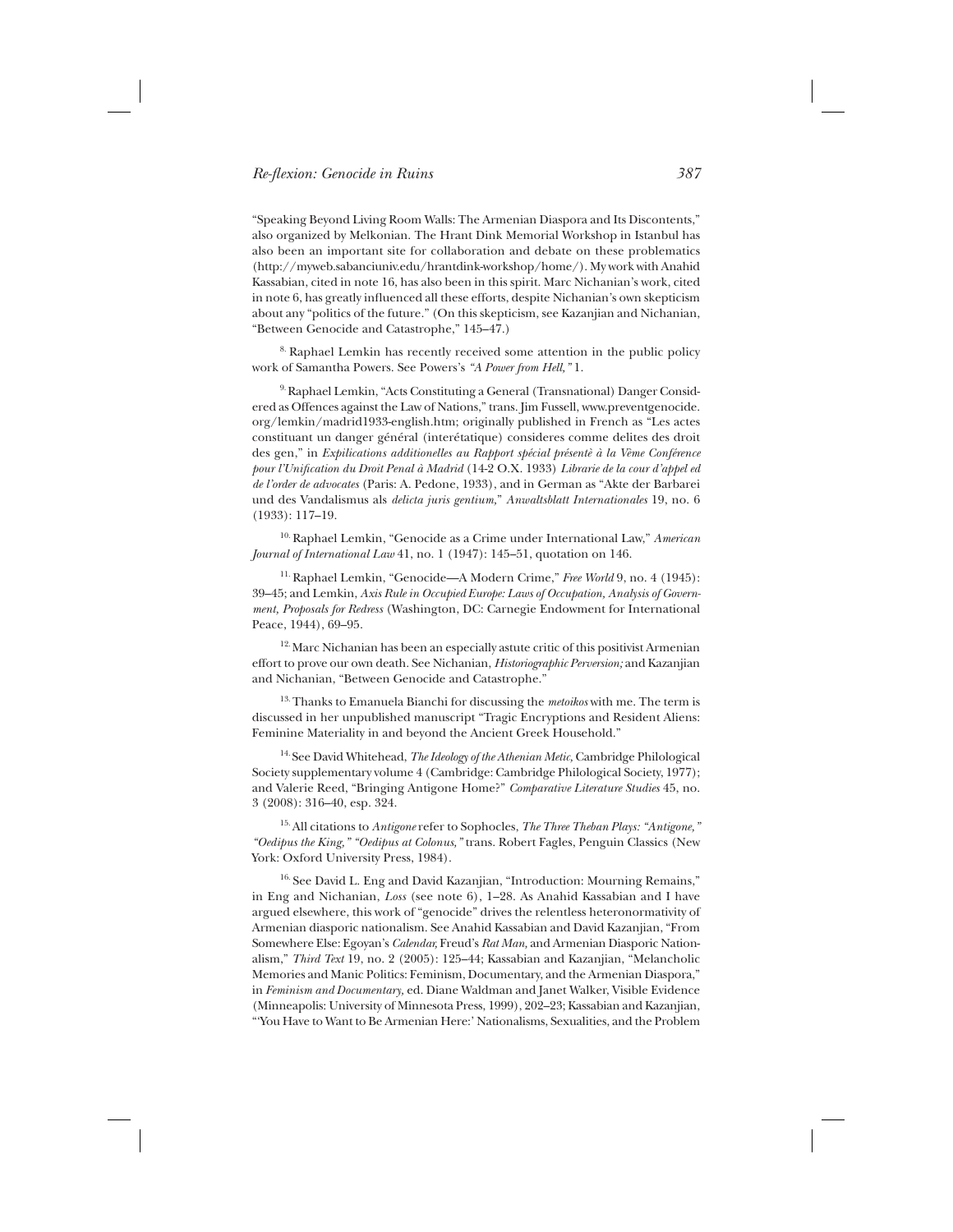of Armenian Diasporic Identity," *Armenian Forum* 1, no. 1 (1998): 19–36; and Kassabian and Kazanjian, "Naming the Armenian Genocide: The Quest for Truth and a Search for Possibilities," in *Space and Place: Theories of Identity and Location,* ed. Erica Carter, James Donald, and Judith Squires (London: Lawrence and Wishart, 1993), 33–55.

<sup>17.</sup> Judith Butler, *Antigone's Claim* (New York: Columbia University Press, 2002).

<sup>18.</sup> Kazanjian and Nichanian, "Between Genocide and Catastrophe," 127.

19. Nichanian, "Catastrophic Mourning," 101.

20. Kassabian and Kazanjian, "From Somewhere Else."

21. On the DVD edition of *Calendar,* see chap. 11, 53:44 through 55:14.

 $22$ . For a more extended reading of this scene, see Kassabian and Kazanjian, "From Somewhere Else," 136–41.

23. On gender melancholia, see Judith Butler, *Gender Trouble: Feminism and the Subversion of Identity,* Thinking Gender Series (New York: Routledge, 1990), esp. 57–72; and Butler, *The Psychic Life of Power: Theories in Subjection* (Stanford, CA: Stanford University Press, 1997), 132–66.

<sup>24.</sup> Eduardo Cadava, "Words of Light: Theses on the Photography of History," *Diacritics* 22, nos. 3–4 (1992): 85–114; Cadava, *Words of Light: Theses on the Photography of History* (Princeton, NJ: Princeton University Press, 1997); and Cadava, "Irreversible Ruins," www.cepagallery.org/exhibitions/ruinsinreverse/frameset.html. See also Jacques Derrida's meditations on the ruin in *Memoirs of the Blind* (Chicago: University of Chicago Press, 1993).

25. Cadava, "Words of Light," 87.

26. Ibid., 85.

27. Ibid., 110.

28. On Florence Henri and the Modern Woman, see Whitney Chadwick and Tirza True Latimer, eds. *The Modern Woman Revisited: Paris Between the Wars* (New Brunswick, NJ: Rutgers University Press, 2003); Mary Louise Roberts, *"Civilization without Sexes:" Reconstructing Gender in Postwar France, 1917–1927* (Chicago: University of Chicago Press, 1994); and Roberts, *Disruptive Acts: The New Woman in Fin-de-Siècle France* (Chicago: University of Chicago Press, 2002). See also Emily Apter's review of these texts in *South Central Review* 22, no. 3 (2005): 133–39.

 $29.$  The cases are In re Halladjian, 174 F.834 (C.C.D.Mass. 1909); and United States v. Cartozian, 296 F.173 (S.D.Cal. 1925). See Ian F. Haney López, *White by Law: The Legal Construction of Race,* Critical America (New York: New York University Press, 1996), 67–72, 99, 130–31, 205, 207.

30. Personal communication by Tina Bastajian. For the descriptions, see Armenian Film Festival 2004 Program Schedule, www.armenianfilmfestival.org/AFF2004\_schedule.html; Hasmik Khalachyan-Cañas and Tamara Karakashian, "ASO [Armenian Students Organization] Sponsors Armenian Film Festival," http://armenianstudies. csufresno.edu/hye\_sharzhoom/vol21/may70/film.htm; and a flyer in the author's possession.

31. Personal communication by Tina Bastajian.

<sup>32.</sup> Thanks to Heather Love for suggesting this point to me, and for bringing my attention to Jackie Kay's novel *Trumpet* (New York: Vintage, 1998). This passage—which